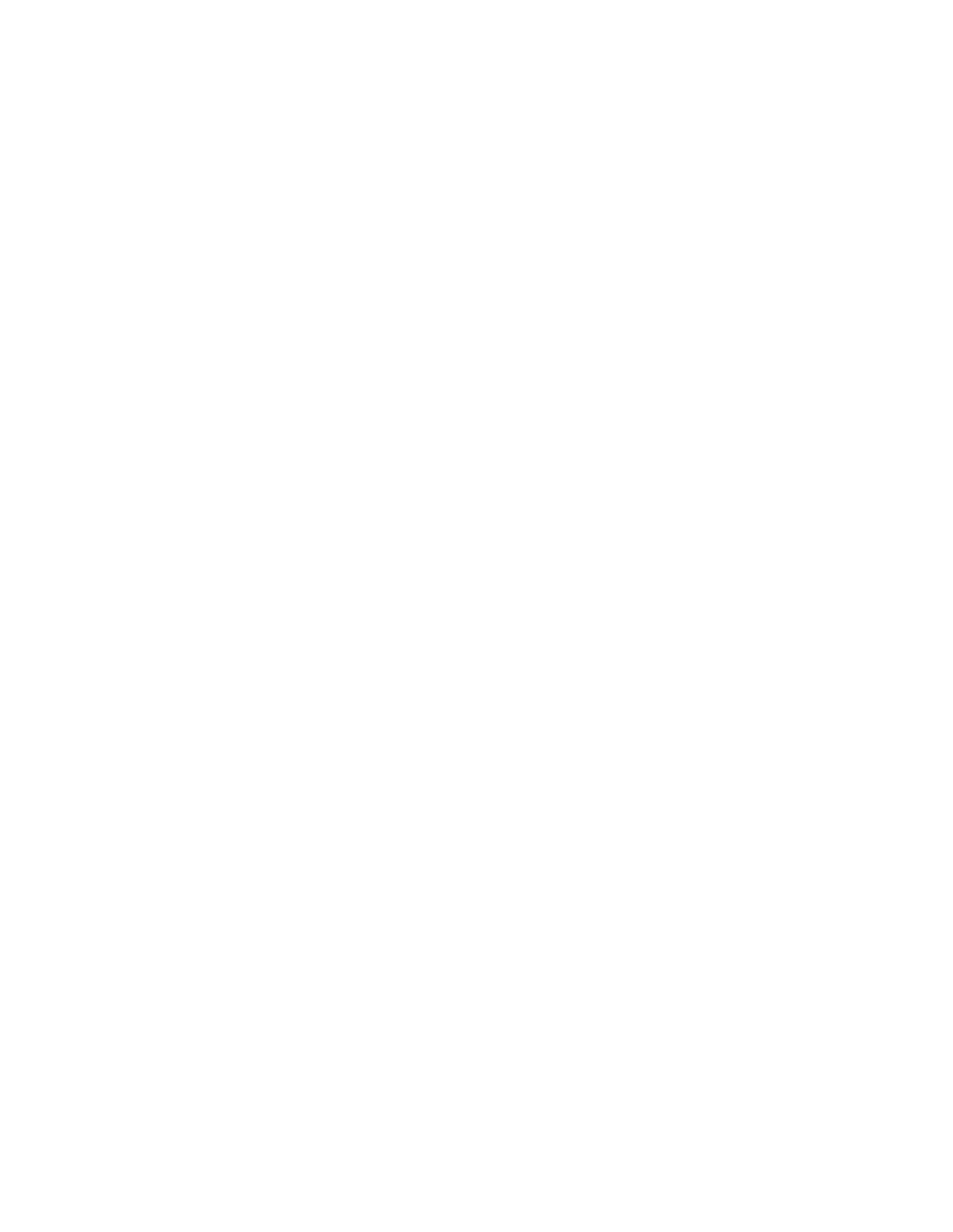

Canada Development **Investment Corporation** 

La Corporation de développement des investissements du Canada

## **Contents**

| Statement of Management Responsibility by Senior Officials                                                                |  |
|---------------------------------------------------------------------------------------------------------------------------|--|
| <b>Management Discussion and Analysis of Results</b>                                                                      |  |
| Interim Condensed Consolidated Financial Statements of Canada Development<br><b>Investment Corporation March 31, 2018</b> |  |

#### **Corporate Address:**

1240 Bay Street, Suite 302 Toronto, ON M5R 2A7

**Telephone:** (416) 966-2221 **Facsimile:** (416) 966-5485 **Website:** [www.cdev.gc.ca](http://www.cdev.gc.ca/)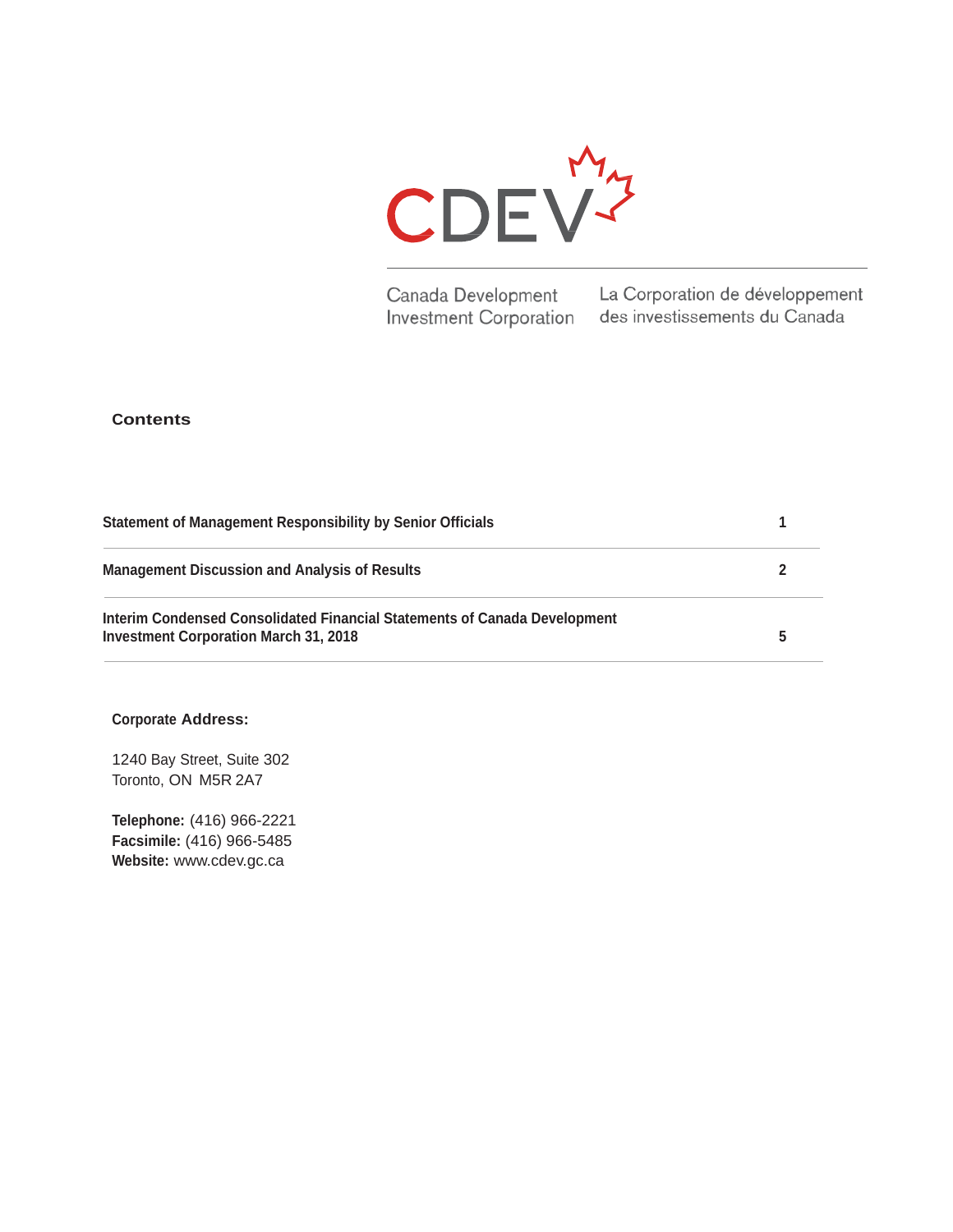## **Statement of Management Responsibility by Senior Officials**

Management is responsible for the preparation and fair presentation of these interim condensed consolidated financial statements in accordance with *IAS* 34, *Interim Financial Reporting* and for such internal controls as management determines are necessary to enable the preparation of interim condensed consolidated financial statements that are free from material misstatement. Management is also responsible for ensuring all other information in this quarterly financial report is consistent, where appropriate, with the interim condensed consolidated financial statements.

Based on our knowledge, these unaudited interim condensed consolidated financial statements present fairly, in all material respects, the financial position, the financial performance and cash flows of the Corporation, as at the date of and for the periods presented in the interim condensed consolidated financial statements.

The interim condensed consolidated financial statements were authorized for issue by the Board of Directors on May 24, 2018.

 $t\leftrightarrow t$ 

Executive Vice-President **Executive Vice-President**, Finance

Michael Carter **Andrew G. Stafl, CPA, CA** 

Toronto, Ontario May 24, 2018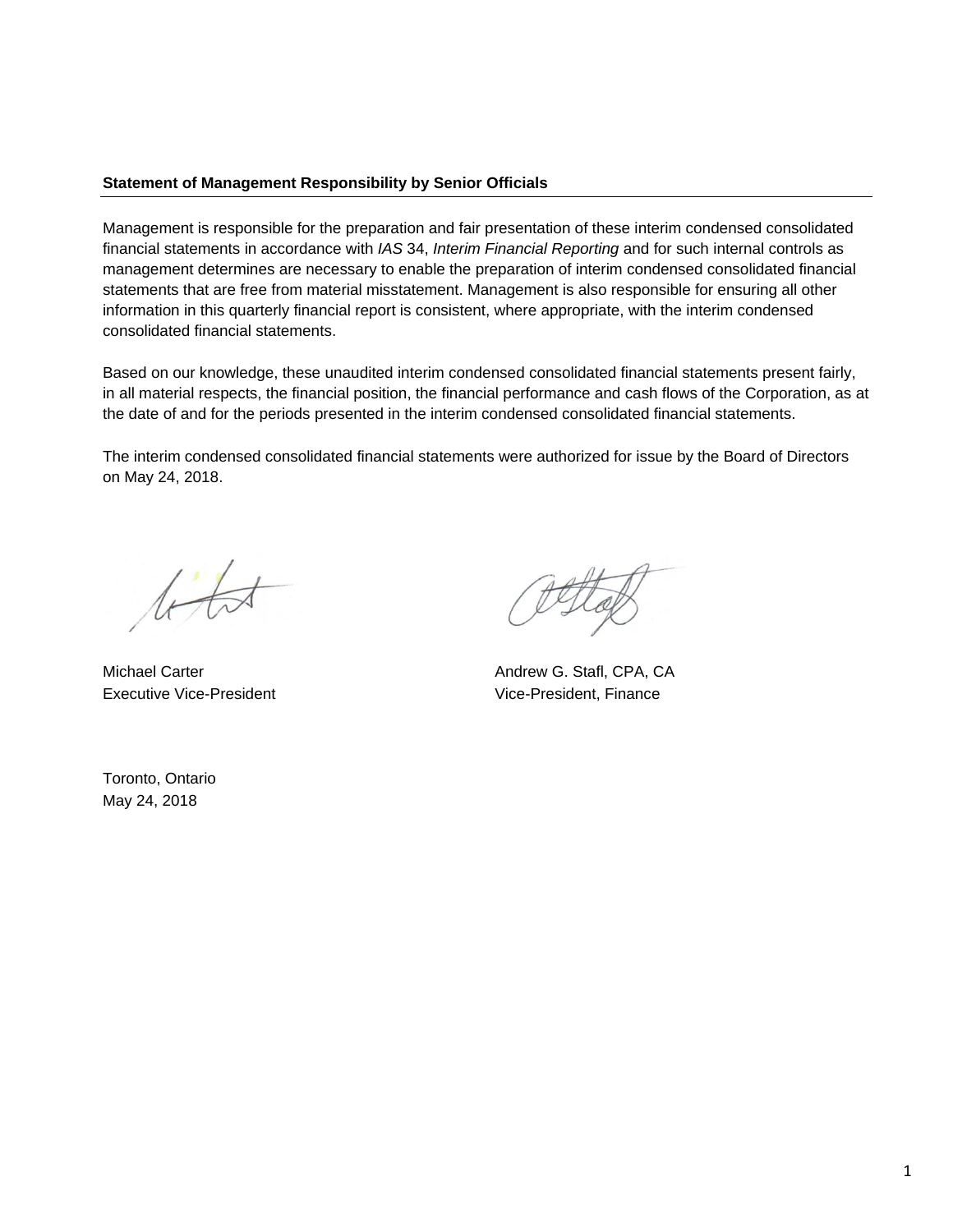## **Management Discussion and Analysis of Results – for the period ended March 31, 2018**

The public communications of Canada Development Investment Corporation ("CDEV"), including this interim report, may include forward-looking statements that reflect management's expectations regarding CDEV's objectives, strategies, outlooks, plans, anticipations, estimates and intentions.

By their nature, forward-looking statements involve numerous factors and assumptions, and they are subject to inherent risks and uncertainties, both general and specific. In particular, any predictions, forecasts, projections or other elements of forward-looking statements may not be achieved. A number of risks, uncertainties and other factors could cause actual results to differ materially from what we currently expect.

This Management Discussion and Analysis of Results should be read in conjunction with CDEV's unaudited interim condensed consolidated financial statements for the period ended March 31, 2018 and CDEV's Annual Report for the year ended December 31, 2017.

## **Corporate Overview**

CDEV, a federal Crown corporation, was incorporated in 1982 to provide a commercial vehicle for Government equity investment and to manage commercial holdings of the Government. CDEV's primary objective is to carry out its activities in the best interests of Canada, operating in a commercial manner. During the fiscal quarter ended March 31, 2018 the operations and structure of CDEV were the same as those described in the 2017 Annual Report of CDEV, available on our website, www.cdev.gc.ca. CDEV's subsidiaries are: Canada Eldor Inc. ("CEI"), Canada Hibernia Holding Corporation ("CHHC"), and Canada GEN Investment Corporation ("GEN").

## **Corporate Performance**

Our year-to-date performance as compared to our key objectives is as follows:

## **Key Objectives:**

- To manage our investments in the Hibernia oilfield, and continue to oversee the management of CEI's obligations.
- To continue to manage reviews of government assets assigned to us.
- To continue to manage other issues which may arise and to remain prepared to assume management and divestiture of any other interests of Canada assigned to us for divestiture, in a commercial manner.

## **Performance**

We and our subsidiaries continue to manage our investments and obligations as detailed below:

- CHHC recorded an after-tax profit of \$24 million during the first three months of 2018. No dividends to CDEV were declared during the first quarter.
- There was no significant change in the management of CEI's liabilities.
- CDEV did not pay dividends to the Government during the first three months of 2018.
- We continued to manage several projects and remain prepared to undertake projects suitable to our capabilities.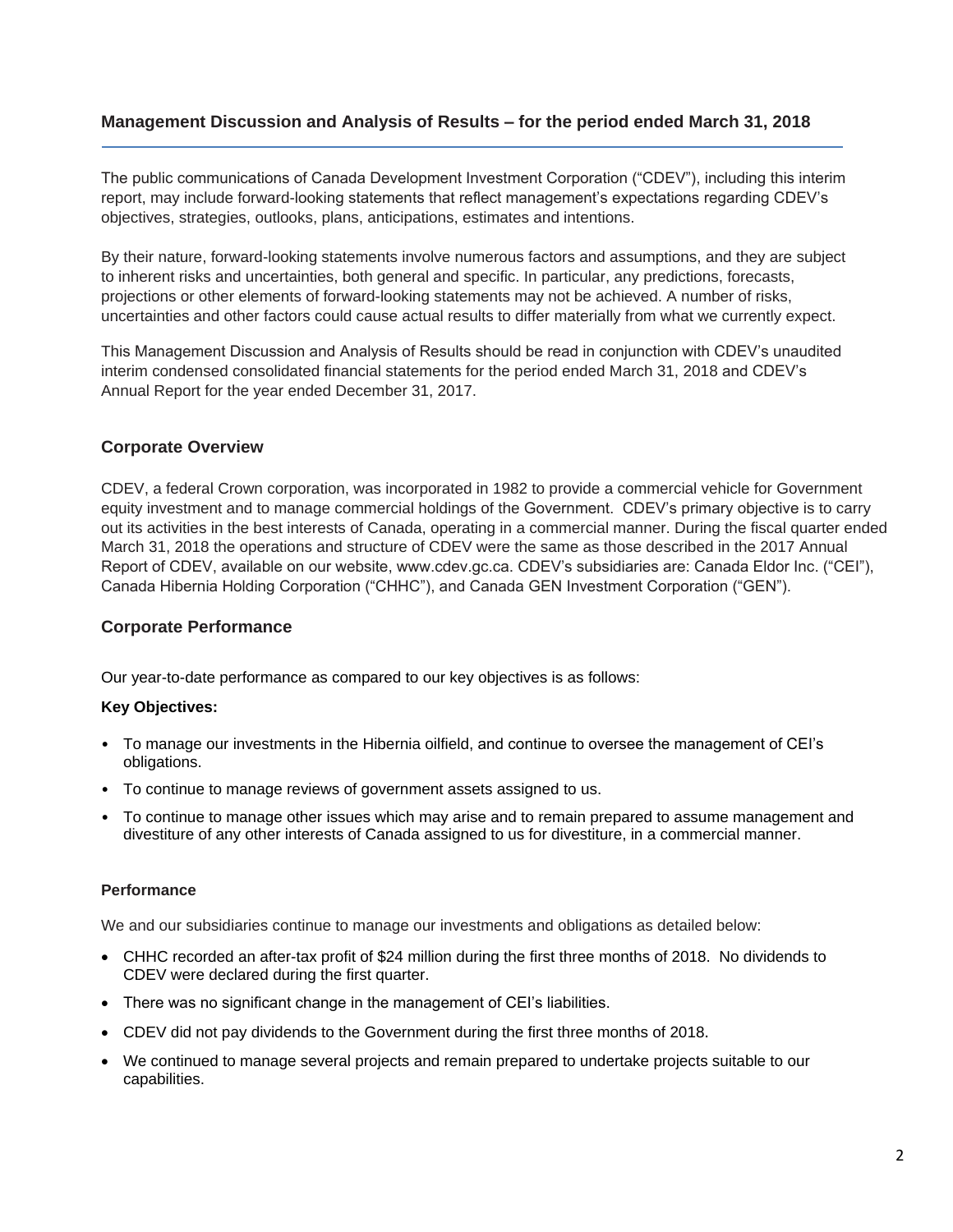## **Canada Hibernia Holding Corporation**

Net crude oil revenue, after deducting marketing fees, royalties and net profits interest, declined 3% to \$53 million in the first quarter of 2018 from \$55 million in the comparative quarter, as higher oil prices were largely offset by lower sales volumes and increased royalty and net profits interest expenses. Sales volumes of 0.95 million barrels in the quarter were 15% lower than 1.11 million barrels sold in the first quarter of 2017, due to a corresponding 15% decrease in CHHC's net share of Hibernia daily average production volumes. Gross daily average production volumes for the Hibernia field declined to 133,400 barrels per day from 154,500 barrels per day in the comparative quarter, due to natural declines, well timing and operational issues. CHHC has two different working interests in the Hibernia field which means that changes in CHHC's net share of Hibernia production will differ from changes in total Hibernia gross field production.

CHHC sells its oil based on the Dated Brent benchmark price for crude oil, in US dollars. The average price of Dated Brent crude increased 24% to US \$67 per barrel in the quarter from US \$54 per barrel in the comparative quarter of 2017. The increase in US prices was partially offset by negative exchange rate impacts of a stronger Canadian dollar, resulting in a 22% increase in CHHC's average realized sales price to \$85 per barrel from \$70 per barrel in the first quarter of 2017. CHHC does not enter into fixed price commodity (or exchange rate) contracts and sells its oil at market prices.

Capital expenditures in the first quarter were largely directed to development drilling activities in the Hibernia Main Field. In the near term, Hibernia owners plan to focus on drilling and work-over activity in the Hibernia Main Field, including development of the Ben-Nevis Avalon reservoir.

#### **Canada Eldor Inc.**

There was no significant change in the management of CEI's liabilities. In the first quarter of 2018, the liability for site restoration decreased by \$1.2 million due to the settlement of \$0.6 million in obligations, a \$0.6 million decrease in estimated costs, and a change in the discount rate during the year. CEI continues to pay for costs relating to the decommissioning of former mine site properties in Saskatchewan and for retiree benefits of certain former employees. A plan is in place that should allow for the eventual transfer of the mine site properties to the Institutional Control Program of the Province of Saskatchewan within six years. CEI holds cash and cash equivalents as well as funds within the Consolidated Revenue Fund totaling \$20 million to pay for CEI's total estimated liabilities of \$13 million.

#### **Canada GEN Investment Corporation**

As GEN sold all of its remaining GM common shareholdings in 2015, it had minimal activity during the year.

## **Analysis of External Business Environment**

The ongoing management of our holdings will depend on overall market and economic conditions as well as factors specific to the underlying company or investment. No material changes have been identified since December 31, 2017 as described in the 2017 Annual Report.

## **Risks and Contingencies**

No material changes in risks and contingencies have been identified since December 31, 2017 as described in the 2017 Annual Report.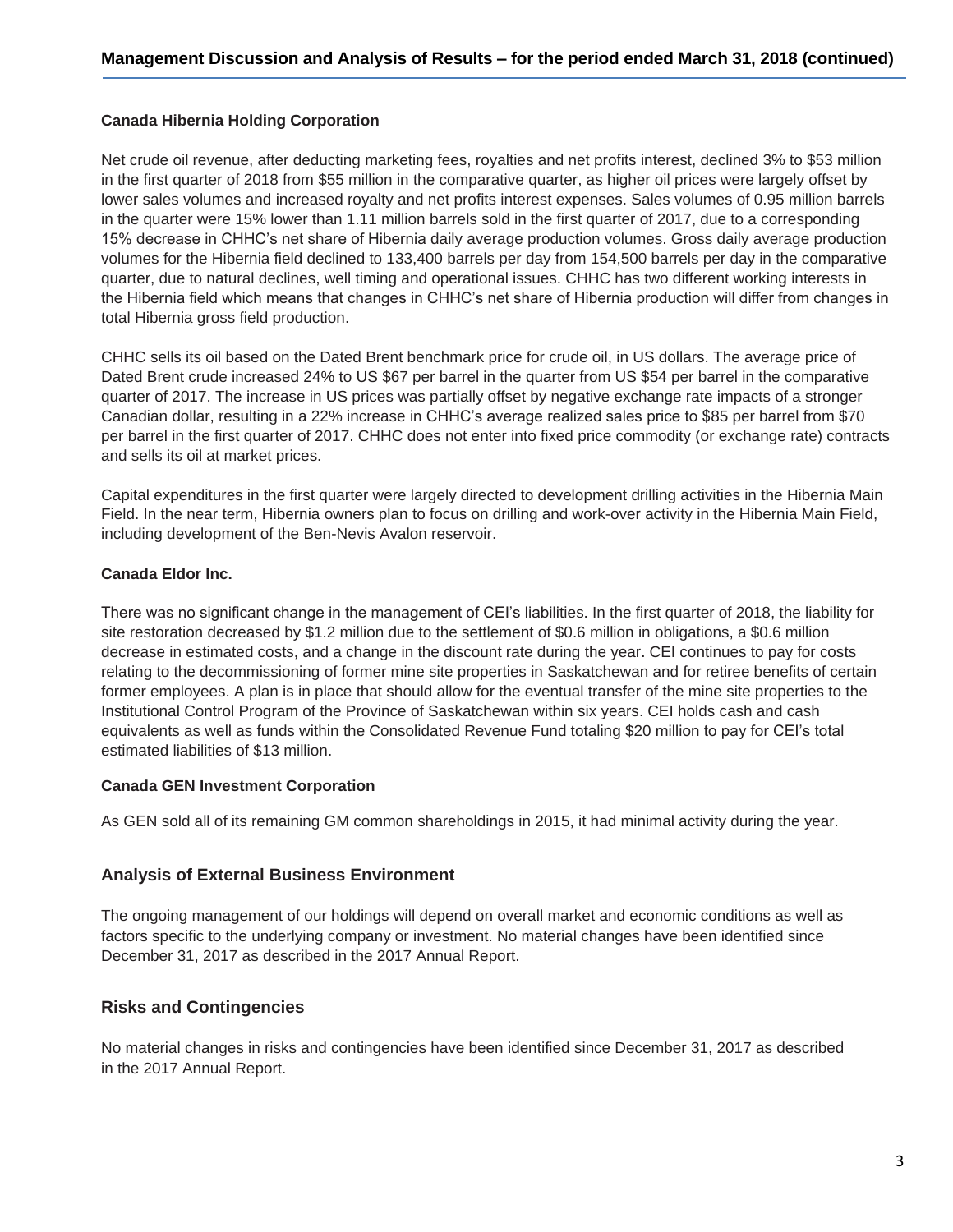## **Financial Statements for the Period Ended March 31, 2018**

The interim condensed consolidated financial statements for the period ended March 31, 2018 and comparative figures, have been prepared in accordance with International Accounting Standard ("IAS") 34, *Interim Financial Reporting*.

Consolidated revenue for the three months ended March 31, 2018 was \$57 million, compared to revenue of \$56 million in the comparative period of the prior year. This change is mainly attributable to slightly lower net crude oil revenue in the current quarter offset by a higher foreign exchange gain in the period. Net crude oil revenue decreased by 3% in the first quarter of 2018 to \$53 million from \$55 million in the first quarter of 2017. Gross crude oil revenue increased by 4% as detailed above, however, royalty and net profits interest burdens were significantly higher in the period due to proportionately lower eligible capital and operating cost deductions from revenue in royalty and net profits interest calculations, and impacts from higher oil prices.

Total expenses for the quarter excluding finance costs were \$22 million compared to total expenses of \$24 million in the first quarter of 2017. Depletion and depreciation expenses decreased by \$2 million in the quarter due mainly to lower production volumes. This was partly offset by a \$1.3 million increase in production and operating expenses in the quarter, due mainly to increased costs for maintenance, logistics, research and development and transportation and transshipment.

The provision for site restoration expense was a \$0.6 million recovery during the first quarter due to a change in estimated expected regulatory fees while there was no adjustment to the provision in the prior year quarter in 2017.

Cash and cash equivalents as at March 31, 2018 increased to \$235 million compared to \$207 million (including short-term investments) at December 31, 2017 as operating cash flows exceeded capital investments and working capital changes in the first quarter of 2018.

Trade and other receivables declined by \$3.5 million at March 31, 2018 compared to December 31, 2017 due to a reduction in oil sales receivable partially offset by higher cash calls receivable.

Inventory declined by \$2.6 million at March 31, 2018 compared to December 31, 2017 due to lower inventory volumes.

Trade and other payables declined by \$5 million as at March 31, 2018 to \$11 million compared to December 31, 2017 due to lower accruals for royalties, net profits interest and administrative expenses.

CDEV paid no dividends to the Government during the first quarter of 2018 or the comparative period in 2017.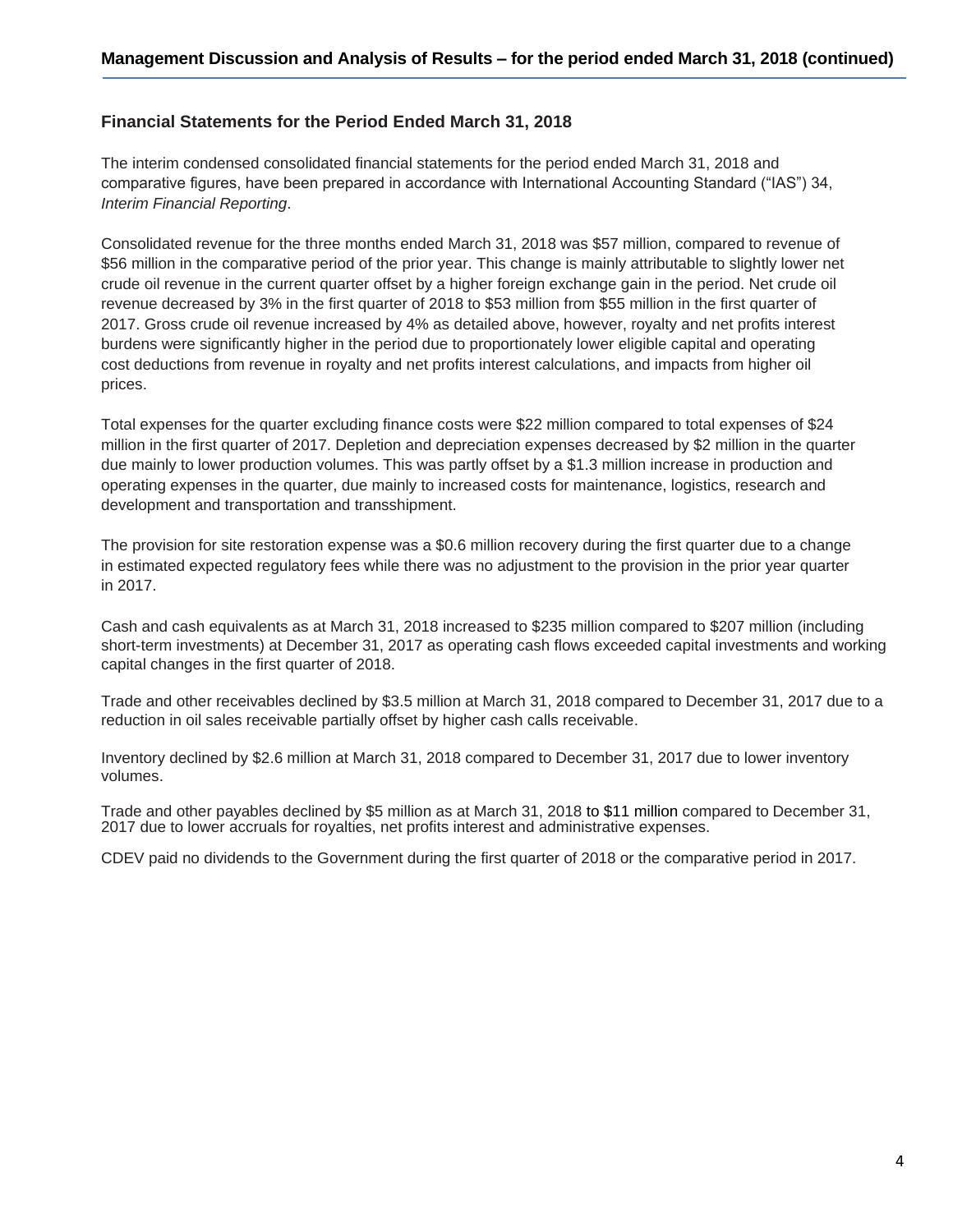Interim Condensed Consolidated Financial Statements of

## **CANADA DEVELOPMENT INVESTMENT CORPORATION**

Three months ended March 31, 2018

(Unaudited)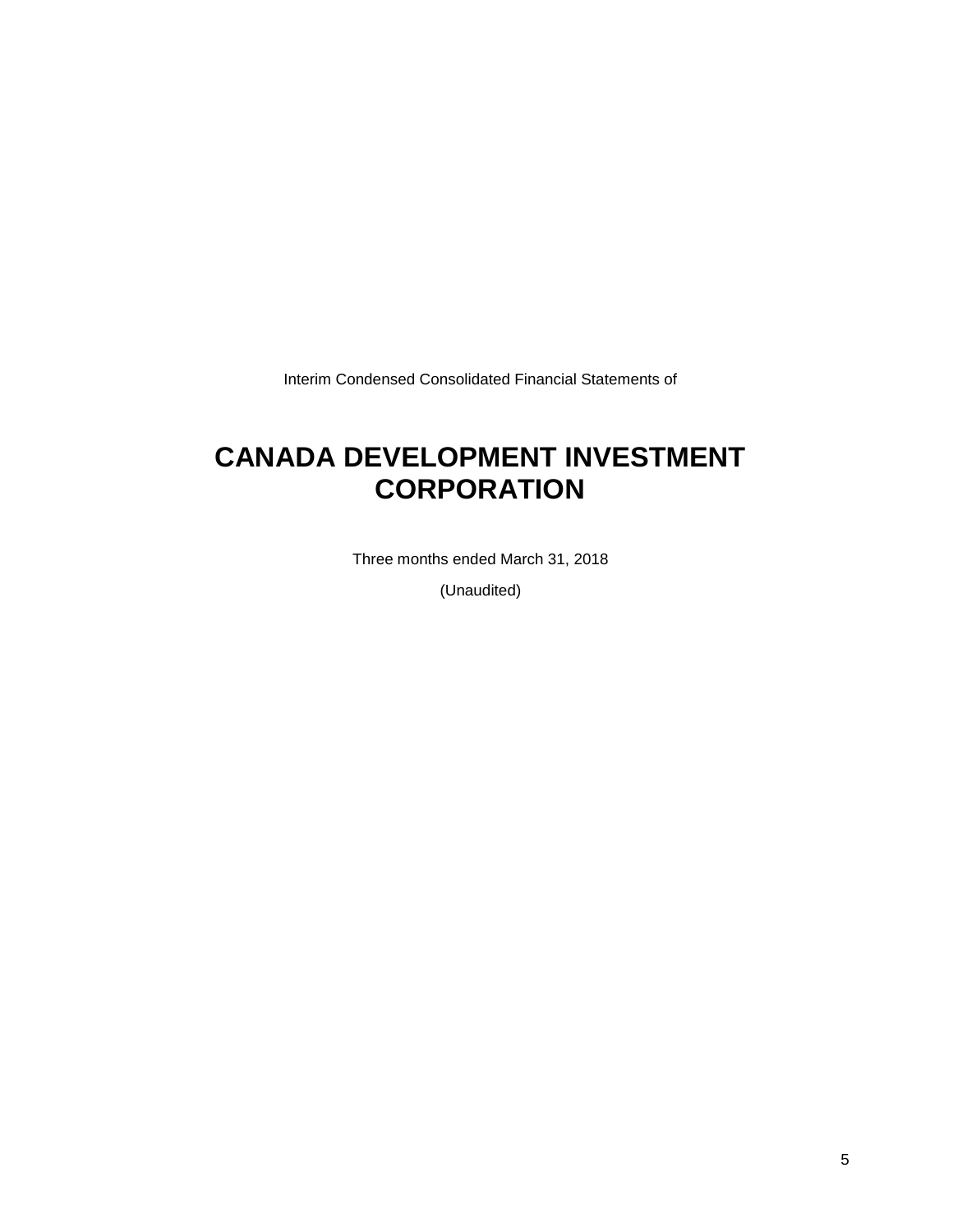Interim Condensed Consolidated Statement of Financial Position (Unaudited) (Thousands of Canadian Dollars)

|                                                                          | March 31,     |    | December 31, |
|--------------------------------------------------------------------------|---------------|----|--------------|
|                                                                          | 2018          |    | 2017         |
| Assets                                                                   |               |    |              |
|                                                                          |               |    |              |
| Current assets:                                                          |               |    |              |
| Cash and cash equivalents                                                | \$<br>235,009 | \$ | 176,357      |
| Short-term investments                                                   |               |    | 30,169       |
| Trade and other receivables (note 11)                                    | 18,745        |    | 22,246       |
| Income taxes recoverable                                                 | 750           |    | 1,857        |
| Inventory                                                                | 1,652         |    | 4,254        |
| Prepaid expenses                                                         | 1,507         |    | 260          |
| Cash and cash equivalents held for future obligations                    | 3,141         |    | 3,272        |
|                                                                          | 260,804       |    | 238,415      |
| Non-current assets:                                                      |               |    |              |
| Property and equipment (note 5)                                          | 192,350       |    | 197,555      |
| Cash and cash equivalents held for future obligations                    | 137,120       |    | 136,603      |
| Cash held in escrow                                                      | 14,227        |    | 14,227       |
| Deferred tax asset                                                       | 17,043        |    | 16,101       |
|                                                                          | 360,740       |    | 364,486      |
|                                                                          | \$<br>621,544 | \$ | 602,901      |
|                                                                          |               |    |              |
| <b>Liabilities and Shareholder's Equity</b>                              |               |    |              |
| <b>Current liabilities:</b>                                              |               |    |              |
| Trade and other payables                                                 | \$<br>11,148  | \$ | 16,176       |
| Current portion of provision for decommissioning obligations (note 6(a)) | 3,708         |    | 4,627        |
| Current portion of provision for site restoration (note 6(b))            | 2,722         |    | 3,066        |
| Current portion of defined benefit obligation                            | 150           |    | 200          |
|                                                                          | 17,728        |    | 24,069       |
| Non-current liabilities:                                                 |               |    |              |
| Provision for decommissioning obligations (note 6(a))                    | 130,746       |    | 128,771      |
| Provision for site restoration (note 6(b))                               | 8,162         |    | 9,014        |
| Defined benefit obligation                                               | 1,528         |    | 1,527        |
|                                                                          | 140,436       |    | 139,312      |
| Shareholder's equity:                                                    |               |    |              |
| Share capital                                                            | 1             |    | 1            |
| Contributed surplus                                                      | 603,294       |    | 603,294      |
| Accumulated deficit                                                      | (139, 915)    |    | (163, 775)   |
|                                                                          | 463,380       |    | 439,520      |
| Commitments (note 9)                                                     |               |    |              |
| Contingencies (note 10)                                                  |               |    |              |
|                                                                          |               |    |              |
|                                                                          | \$<br>621,544 | \$ | 602,901      |

The accompanying notes are an integral part of these interim condensed consolidated financial statements.

On behalf of the Board:

M. AL

Director Many (Ritche)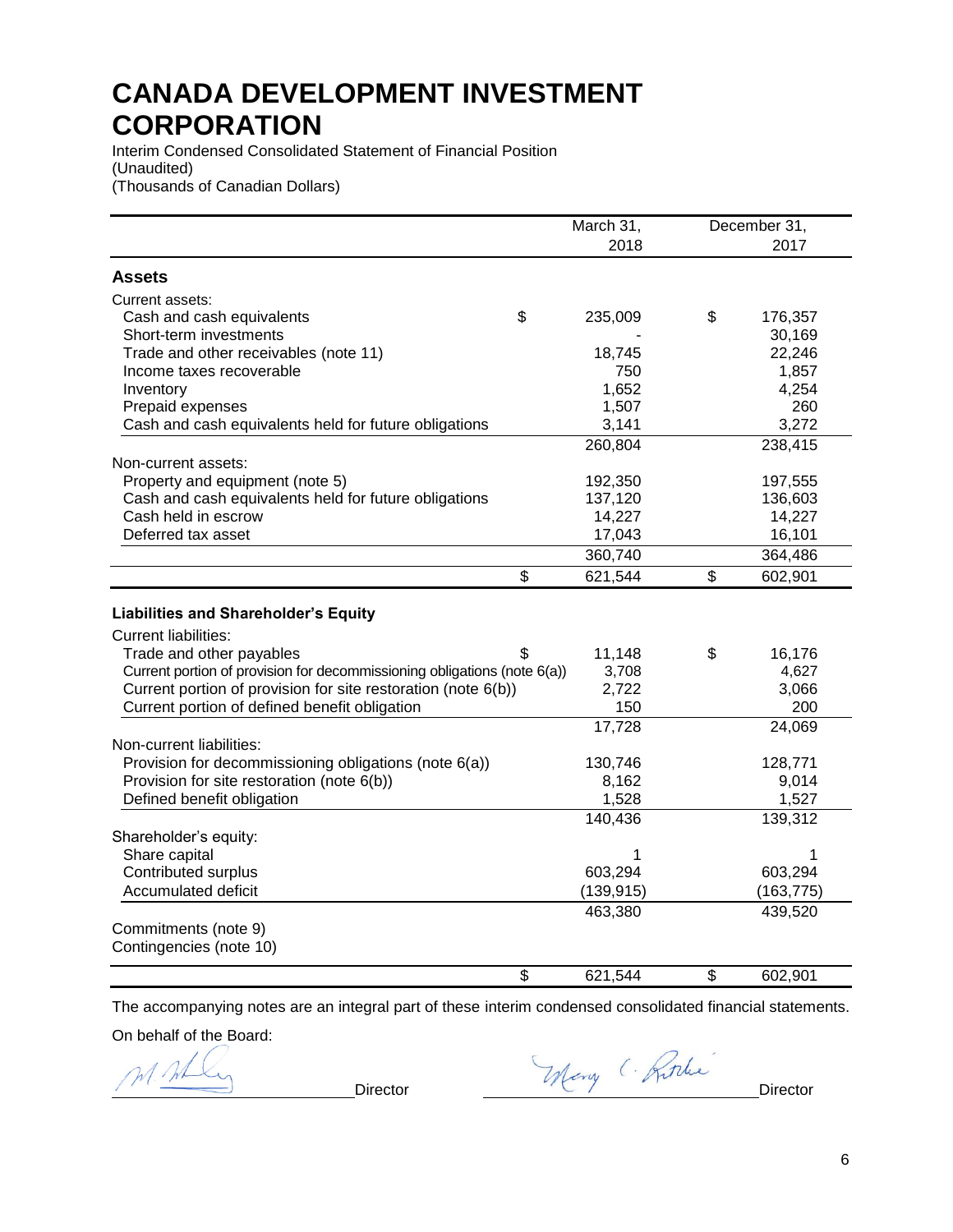Interim Condensed Consolidated Statement of Comprehensive Income (Unaudited) (Thousands of Canadian Dollars)

|                                                                  | Three months ended<br>March 31 |  |    |         |
|------------------------------------------------------------------|--------------------------------|--|----|---------|
|                                                                  | 2018                           |  |    | 2017    |
| Revenue:                                                         |                                |  |    |         |
| \$<br>Net crude oil revenue (note 8(a))                          | 53,377                         |  | \$ | 54,938  |
| Foreign exchange gains                                           | 2,056                          |  |    | 477     |
| Interest income                                                  | 1,128                          |  |    | 605     |
|                                                                  | 56,561                         |  |    | 56,020  |
| <b>Expenses:</b>                                                 |                                |  |    |         |
| Depletion and depreciation (note 5)                              | 13,408                         |  |    | 15,288  |
| Production and operating expenses (note 8(b))                    | 6,656                          |  |    | 5,378   |
| Foreign exchange losses                                          | 697                            |  |    | 730     |
| <b>Professional fees</b>                                         | 914                            |  |    | 1,217   |
| Salaries and benefits                                            | 713                            |  |    | 1,143   |
| Change in provision for site restoration (note 6)                | (614)                          |  |    |         |
| Other expenses                                                   | 248                            |  |    | 241     |
| Defined benefit expense                                          | 15                             |  |    | 13      |
|                                                                  | 22,037                         |  |    | 24,010  |
| <b>Finance costs:</b>                                            |                                |  |    |         |
| Unwind of discount on decommissioning obligations (note 6(a))    | 710                            |  |    | 669     |
| Unwind of discount on provision for site restoration (note 6(b)) | 39                             |  |    | 30      |
|                                                                  | 749                            |  |    | 699     |
| Profit before income taxes                                       | 33,775                         |  |    | 31,311  |
| Income taxes:                                                    |                                |  |    |         |
| Current                                                          | 10,857                         |  |    | 10,967  |
| Deferred                                                         | (942)                          |  |    | (2,705) |
|                                                                  | 9,915                          |  |    | 8,262   |
| Profit and comprehensive income                                  | \$<br>23,860                   |  | \$ | 23,049  |

The accompanying notes are an integral part of these interim condensed consolidated financial statements.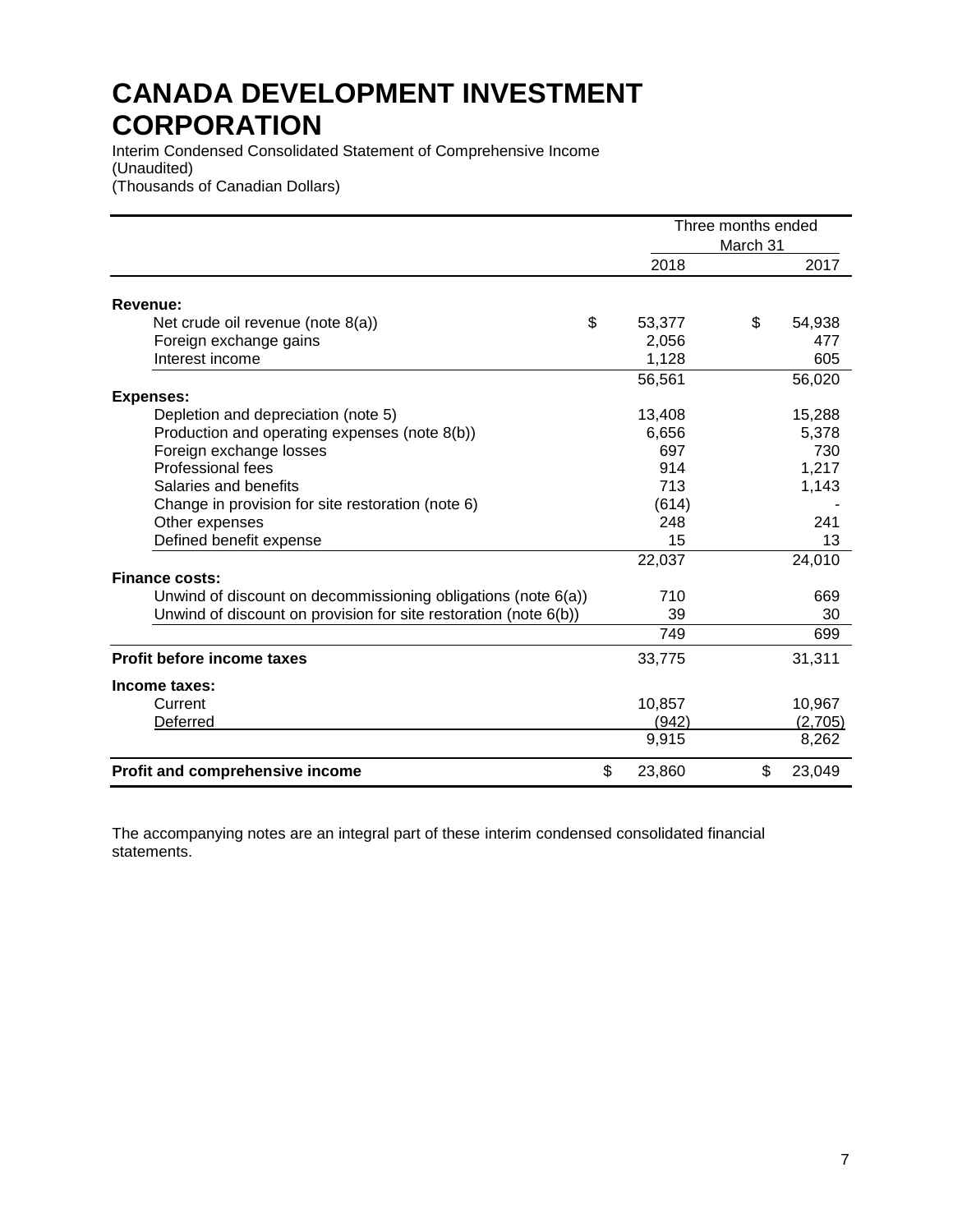Interim Condensed Consolidated Statement of Changes in Shareholder's Equity (Unaudited) (Thousands of Canadian Dollars)

|                                      | Three months ended<br>March 31 |    |            |  |
|--------------------------------------|--------------------------------|----|------------|--|
|                                      | 2018                           |    | 2017       |  |
| <b>Share capital</b>                 |                                |    |            |  |
| Balance, beginning and end of period | \$<br>1                        | \$ |            |  |
| <b>Contributed surplus</b>           |                                |    |            |  |
| Balance, beginning and end of period | 603,294                        |    | 603,294    |  |
| <b>Accumulated deficit</b>           |                                |    |            |  |
| Balance, beginning of period         | (163, 775)                     |    | (140, 700) |  |
| Profit                               | 23,860                         |    | 23,049     |  |
| Balance, end of period               | (139, 915)                     |    | (117, 651) |  |
| <b>Total shareholder's equity</b>    | \$<br>463,380                  |    | 485,644    |  |

The accompanying notes are an integral part of these interim condensed consolidated financial statements.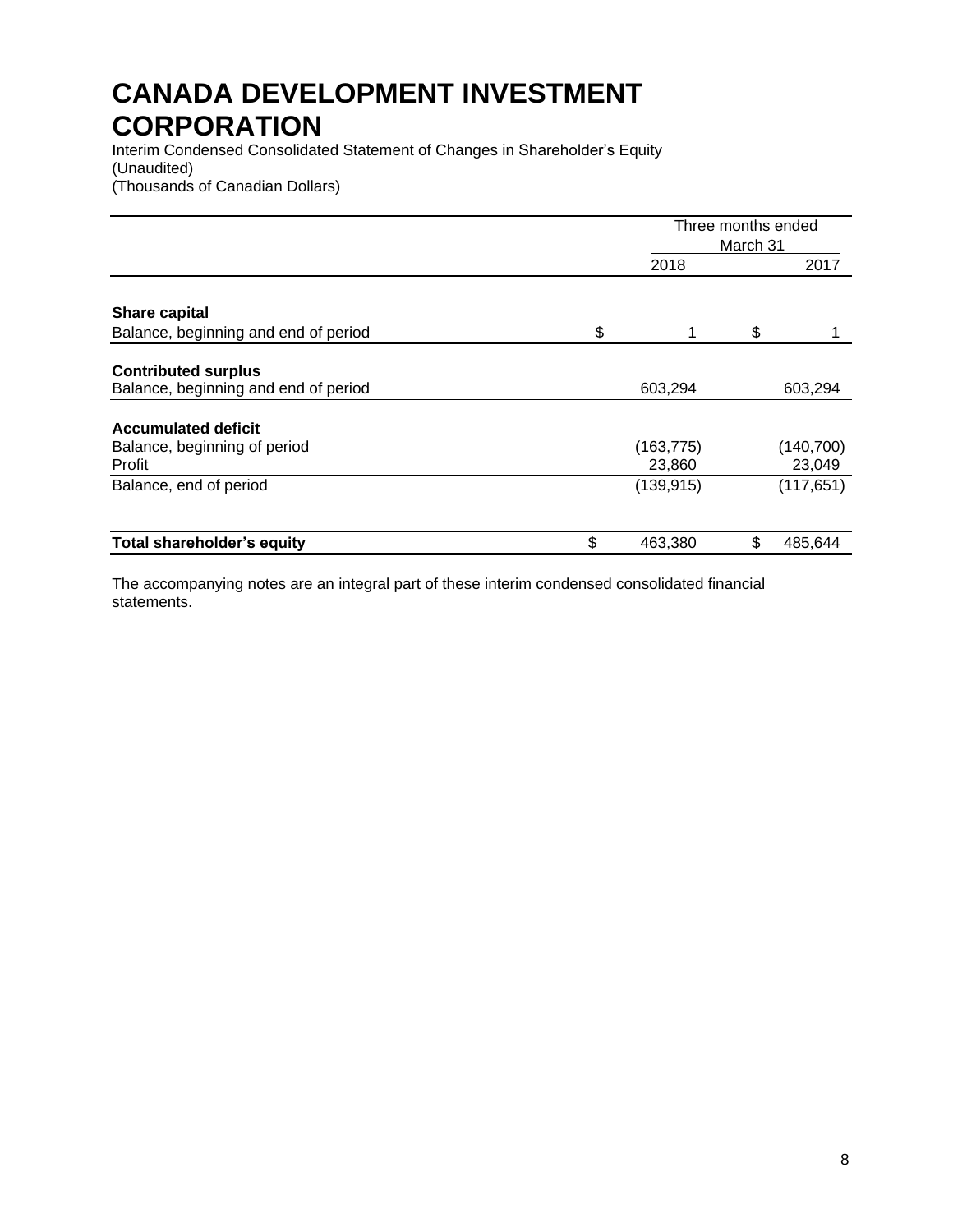Interim Condensed Consolidated Statement of Cash Flows (Unaudited) (Thousands of Canadian Dollars)

|                                                                 |                          |          | Three months ended<br>March 31 |           |  |
|-----------------------------------------------------------------|--------------------------|----------|--------------------------------|-----------|--|
|                                                                 |                          | 2018     |                                | 2017      |  |
| Cash provided by (used in):                                     |                          |          |                                |           |  |
| <b>Operating activities:</b>                                    |                          |          |                                |           |  |
| Profit                                                          | \$                       | 23,860   | \$                             | 23,049    |  |
| Adjustments for:                                                |                          |          |                                |           |  |
| Depletion and depreciation                                      |                          | 13,408   |                                | 15,288    |  |
| Income tax expense                                              |                          | 9,915    |                                | 8,262     |  |
| Defined benefits paid in excess of expenses                     |                          | (49)     |                                | (93)      |  |
| Interest income                                                 |                          | (1, 128) |                                | (605)     |  |
| Change in provision for site restoration                        |                          | (614)    |                                |           |  |
| Unwind of discount on provisions                                |                          | 749      |                                | 699       |  |
| Interest received                                               |                          | 1,298    |                                | 605       |  |
| Provisions settled                                              |                          | (1,533)  |                                | (681)     |  |
| Income taxes paid                                               |                          | (9,750)  |                                | (21, 574) |  |
|                                                                 |                          | 36,156   |                                | 24,950    |  |
| Change in non-cash working capital (note 7)                     |                          | 232      |                                | (5, 713)  |  |
|                                                                 |                          | 36,388   |                                | 19,237    |  |
| <b>Investing activities:</b>                                    |                          |          |                                |           |  |
| Purchase of property and equipment                              |                          | (7, 349) |                                | (11, 035) |  |
| Sale of short term investments                                  |                          | 29,999   |                                |           |  |
| Change in cash and cash equivalents held for future obligations |                          | (386)    |                                | (164)     |  |
|                                                                 |                          | 22,264   |                                | (11, 199) |  |
| Change in cash and cash equivalents                             |                          | 58,652   |                                | 8,038     |  |
| Cash and cash equivalents, beginning of period                  |                          | 176,357  |                                | 219,914   |  |
| Cash and cash equivalents, end of period                        | $\overline{\mathcal{E}}$ | 235,009  | \$                             | 227,952   |  |
|                                                                 |                          |          |                                |           |  |
| <b>Represented by:</b>                                          |                          |          |                                |           |  |
| Cash                                                            |                          | 64,357   |                                | 56,982    |  |
| Cash equivalents                                                |                          | 170,652  |                                | 170,970   |  |
|                                                                 | \$                       | 235,009  | \$                             | 227,952   |  |

The accompanying notes are an integral part of these interim condensed consolidated financial statements.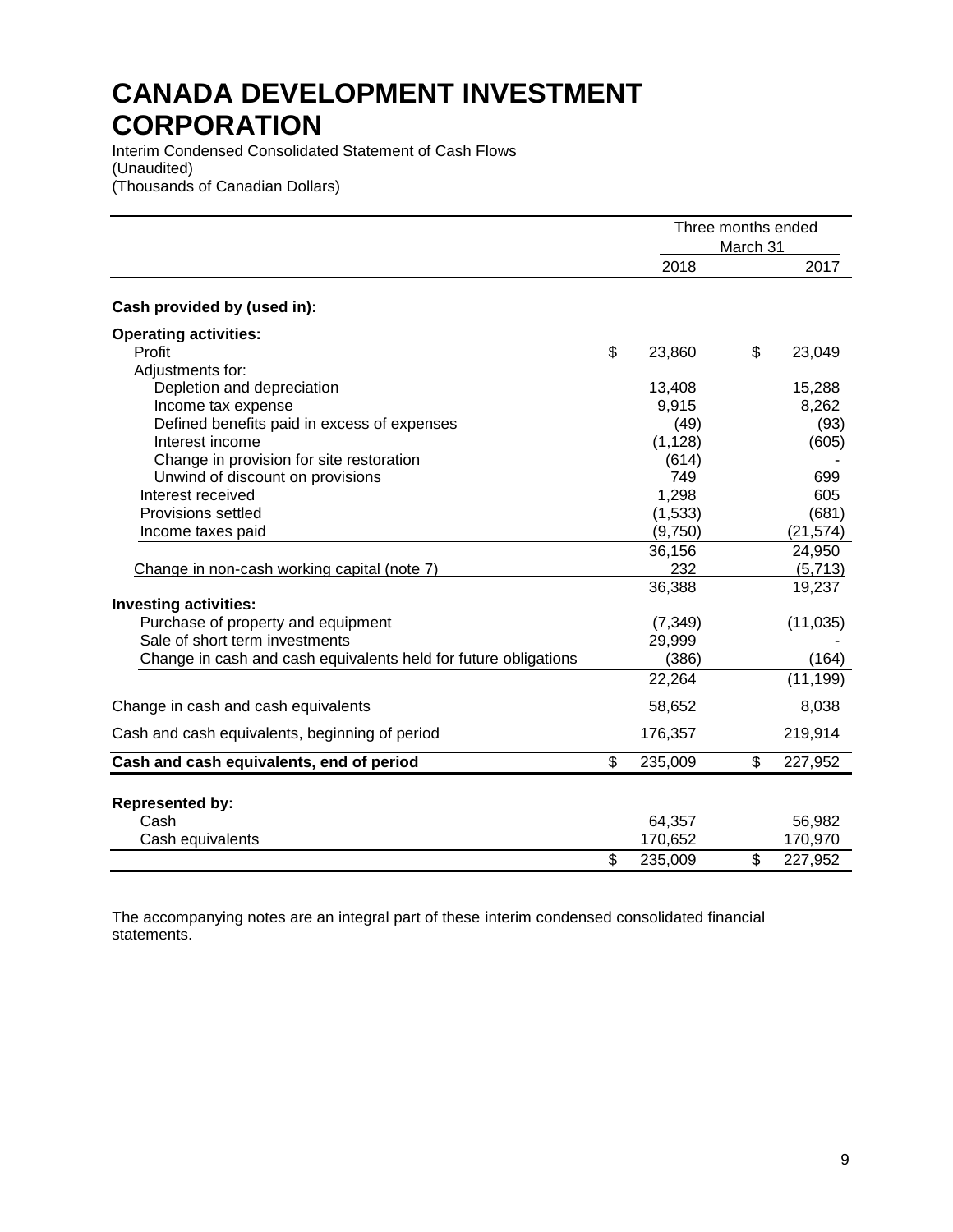Notes to Interim Condensed Consolidated Financial Statements (unaudited)

#### Three months ended March 31, 2018

(All dollar amounts are stated in thousands of Canadian dollars unless otherwise stated)

### **1. Reporting entity:**

Canada Development Investment Corporation ("the Corporation" or "CDEV") was incorporated in 1982 under the provisions of the *Canada Business Corporations Act* and is wholly-owned by Her Majesty in Right of Canada. The Corporation is an agent Crown corporation listed in Schedule III, Part II of the *Financial Administration Act* and is not subject to the provisions of the *Income Tax Act*. In November 2007, the Minister of Finance informed CDEV that its mandate "should reflect a future focused on the ongoing management of its current holdings in a commercial manner, providing assistance to the Government of Canada ("Government") in new policy directions suited to CDEV's capabilities, while maintaining the capacity to divest CDEV's existing holdings, and any other government interests assigned to it for divestiture, upon the direction of the Minister of Finance".

In July 2015, the Corporation was issued a directive (P.C. 2015-1107) pursuant to section 89 of the *Financial Administration Act* to align its travel, hospitality, conference and event expenditure policies, guidelines and practices with Treasury Board policies, directives and related instruments in a manner that is consistent with the Corporation's legal obligations and to report on the implementation of the directive in its next corporate plan. The Corporation aligned its policies, guidelines and practices as of October 2015.

The address of the Corporation's registered office is 79 Wellington Street West, Suite 3000, Box 270, TD Centre, Toronto, Ontario, M5K 1N2. The address of the Corporation's principal place of business is 1240 Bay Street, Suite 302, Toronto, Ontario, M5R 2A7.

The Corporation consolidates three wholly-owned subsidiaries: Canada Eldor Inc. ("CEI"), Canada Hibernia Holding Corporation ("CHHC"), and Canada GEN Investment Corporation ("GEN").

CEI was incorporated under the provisions of the *Canada Business Corporations Act*. It is subject to the *Financial Administration Act*, is an agent of Her Majesty in Right of Canada and is not subject to the provisions of *the Income Tax Act*. During 1988, CEI sold substantially all of its assets and operations to Cameco Corporation ("Cameco") in exchange for share capital of the purchaser and a promissory note. As a result of the sale of the Cameco shares and the assumption of certain of CEI's remaining debt by the Government in 1995, CEI is left with the net cash proceeds from the final sale of Cameco shares as its only significant asset. CEI's remaining obligations include site restoration and retiree defined benefit obligations.

CHHC was incorporated under the provisions of the *Canada Business Corporations Act* and was acquired by CDEV in March 1993. CHHC is subject to the *Financial Administration Act* and the *Income Tax Act*. CHHC's sole purpose is the holding and management of its interest in the Hibernia Development Project ("Hibernia Project") which is an oil development and production project located offshore Newfoundland and Labrador.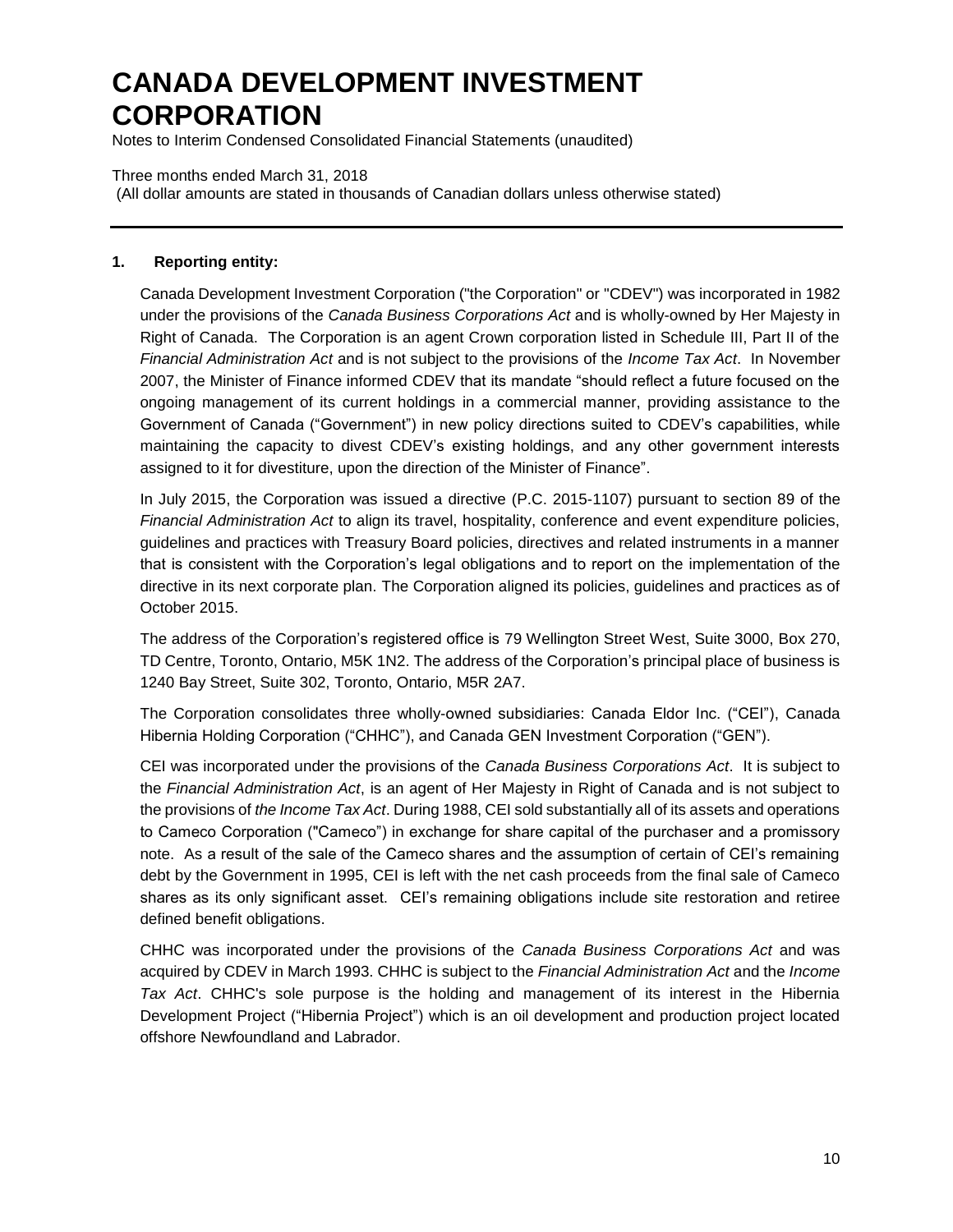Notes to Interim Condensed Consolidated Financial Statements (unaudited)

#### Three months ended March 31, 2018

(All dollar amounts are stated in thousands of Canadian dollars unless otherwise stated)

### **1. Reporting entity (continued):**

The Hibernia Project comprises the original Hibernia Development Project area, where CHHC has an 8.5% working interest, and the Hibernia Southern Extension Unit ("HSE Unit"), where CHHC has a current 5.6% working interest. CHHC's working interest in the HSE Unit is subject to adjustment in accordance with the applicable provisions of the Unit Agreement. CHHC's interest in the Hibernia Project has been recorded in CHHC's financial statements which are consolidated into CDEV's financial statements. The operator of the HSE Unit is ExxonMobil Canada.

An account is maintained on behalf of the working interest owners of each the Hibernia Development Project and the HSE Unit by its operator, acting as agent (a "joint account"). All common project expenditures are charged to the joint account which is owned and funded by the participants in proportion to their working interest.

GEN was incorporated under the provisions of the *Canada Business Corporations Act* and was acquired by the Corporation on May 30, 2009. GEN is subject to the *Financial Administration Act* but is not subject to the *Income Tax Act*. Until April 6, 2015, GEN held common shares of General Motors Company ("GM"). At March 31, 2018, GEN no longer holds any investments in GM and has minimal activity.

## **2. Basis of preparation:**

#### a) Statement of compliance:

These interim condensed consolidated financial statements have been prepared in accordance with International Accounting Standard ("IAS") 34, *Interim Financial Reporting.* These interim condensed consolidated financial statements do not include all of the information required for full annual financial statements and should be read in conjunction with the audited consolidated financial statements and notes for the year ended December 31, 2017.

The interim condensed consolidated financial statements were authorized for issue by the Board of Directors on May 24, 2018.

b) Basis of measurement:

The interim condensed consolidated financial statements have been prepared on the historical cost basis except for the following:

- financial instruments at fair value through profit or loss are measured at fair value
- inventory is measured at the lower of cost to produce or net realizable value
- c) Functional and presentation currency:

These interim condensed consolidated financial statements are presented in Canadian dollars, which is the Corporation's functional currency.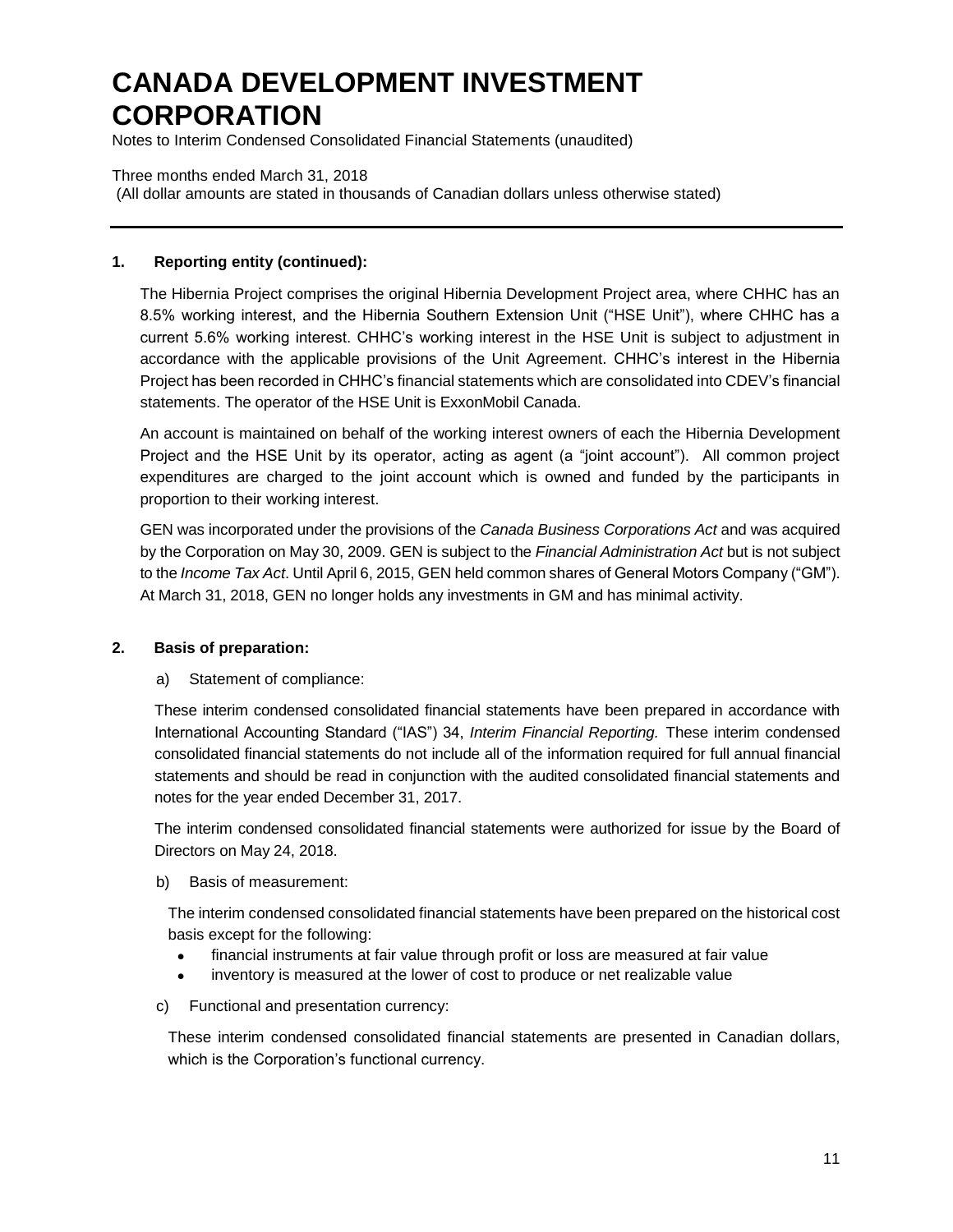Notes to Interim Condensed Consolidated Financial Statements (unaudited)

#### Three months ended March 31, 2018

(All dollar amounts are stated in thousands of Canadian dollars unless otherwise stated)

### **2. Basis of preparation (continued):**

#### d) Use of estimates and judgments:

The preparation of the Corporation's interim condensed consolidated financial statements requires management to make judgments, estimates and assumptions that affect the application of accounting policies and the reported amounts of assets, liabilities, income and expenses. Actual results may differ from these estimates.

Estimates and underlying assumptions are reviewed on an ongoing basis. Revisions to accounting estimates are recognized in the year in which the estimates are revised and in any future years affected. Critical judgments and key sources of estimation uncertainty are were the same as those disclosed in note 2(d) of the Corporation's annual consolidated financial statements for the year ended December 31, 2017, except for new significant judgements and key sources of estimation uncertainty related to the application of new accounting policies, which are described in note 3 below.

## **3. Significant accounting policies:**

These interim condensed consolidated financial statements have been prepared following the same accounting policies and methods of application as those presented in note 3 of the annual audited consolidated financial statements for the year ended December 31, 2017, except for those policies which have changed as a result of the adoption of new accounting standards or interpretations effective January 1, 2018, as described below. In addition, income taxes on earnings or loss in the interim periods are accrued using the income tax rate that would be applicable to the expected total annual earnings or loss.

#### **Changes in accounting policies:**

The following accounting standards issued by the International Accounting Standards Board ("IASB"), are effective for the first time in the current financial period and have been adopted in accordance with the applicable transitional provisions:

## **IFRS 9, Financial Instruments ("IFRS 9")**

IFRS 9 replaces the existing guidance in IAS 39, *Financial Instruments: Recognition and Measurement* ("IAS 39"). IFRS 9 includes revised guidance on the classification and measurement of financial assets, a new expected credit loss model for calculation of impairment on financial assets and new hedge accounting requirements. It also carries forward, from IAS 39, guidance on recognition and derecognition of financial instruments as well as the treatment of financial liabilities.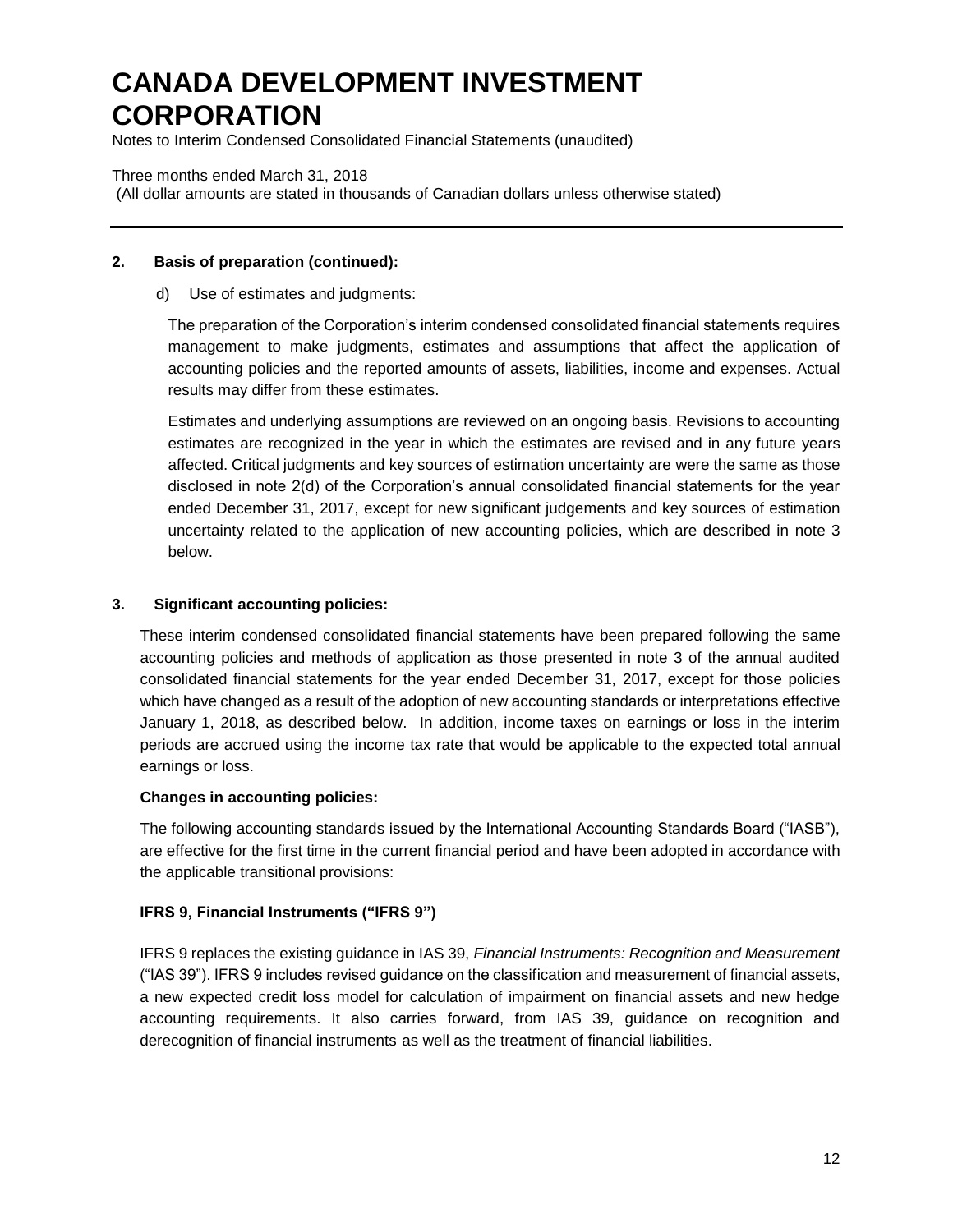Notes to Interim Condensed Consolidated Financial Statements (unaudited)

### Three months ended March 31, 2018

(All dollar amounts are stated in thousands of Canadian dollars unless otherwise stated)

### **3. Significant accounting policies (continued):**

The Corporation has adopted IFRS 9 as of January 1, 2018 using the modified retrospective approach. Under this method, comparative figures are not restated and the cumulative effect of initially applying the standard, if any, is recognized in the opening retained earnings of fiscal 2018. Related amendments to IFRS 7, *Financial Instruments: Disclosures* have been applied simultaneously with IFRS 9. The adoption of IFRS 9 did not have a material impact on the consolidated financial statements.

The nature and effect of the changes to the Corporation's accounting policy for financial instruments resulting from the adoption of IFRS 9 is described below.

(a) Classification and measurement

Financial assets: IFRS 9 eliminates the previous IAS 39 categories of loans and receivables, held-tomaturity and available-for-sale. From January 1, 2018, the Corporation classifies its financial assets in the following IFRS 9 classification categories:

- Measured at amortized cost ("amortized cost")
- Measured at fair value through profit or loss ("FVTPL")
- Measured at fair value through other comprehensive income ("FVOCI")

The classification is generally based on the business model in which a financial asset is managed and its contractual cash flow characteristics. On initial recognition, the Corporation may irrevocably designate a financial asset that meets the amortized cost or FVOCI criteria as measured at FVTPL, if doing so eliminates or significantly reduces an accounting mismatch.

• The Corporation's cash and cash equivalents, short-term investments, cash held in escrow and trade and other receivables that were previously measured at amortized cost, continue to be measured at amortized cost under IFRS 9. There was no material change to the accounting for these financial assets. Cash and cash equivalents, short-term investments, and trade and other receivables were previously classified as loans and receivables and the cash held in escrow was classified as held-tomaturity; under IFRS 9 these items are all classified at amortized cost.

• Cash and cash equivalents held for future obligations that was previously classified and measured as fair value through profit or loss (FVTPL), are now classified and measured at amortized cost under IFRS 9. Despite this change in classification, there was no change to the carrying amount of the financial asset.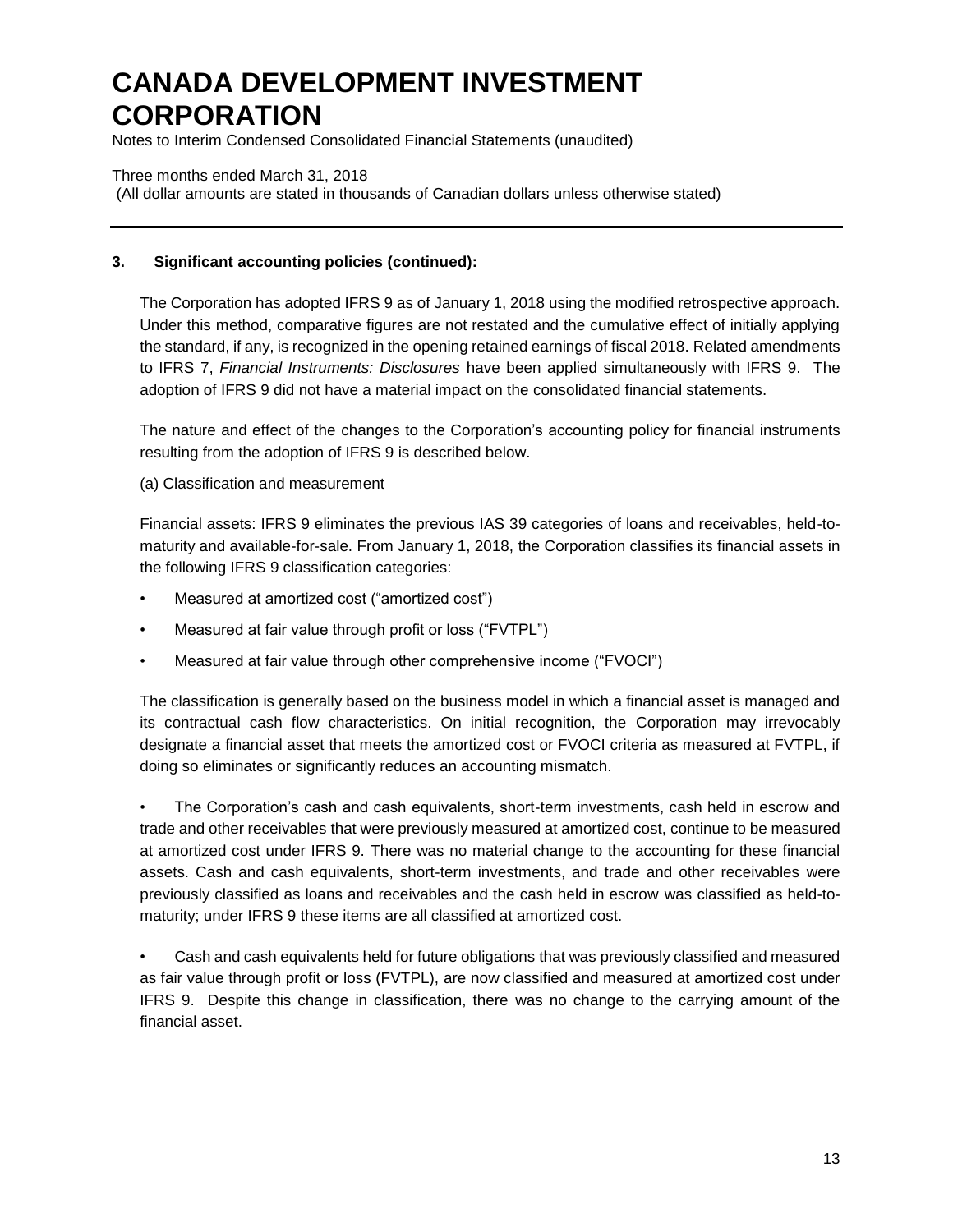Notes to Interim Condensed Consolidated Financial Statements (unaudited)

#### Three months ended March 31, 2018

(All dollar amounts are stated in thousands of Canadian dollars unless otherwise stated)

## **3. Significant accounting policies (continued):**

• There was no impact on the classification and measurement of the Corporation's financial liabilities, as the new requirements only affect financial liabilities that are designated at FVTPL and the Corporation does not have any such liabilities. The Corporation's financial liabilities, comprised of trade and other payables, continue to be classified and measured at amortized cost.

• At initial recognition, the Corporation measures its financial instruments at fair value plus transaction costs that are directly attributable to the acquisition of a financial asset, unless they are carried at FVTPL. Transaction costs of financial assets carried at FVTPL are expensed in profit or loss. The best evidence of fair value of a financial instrument on initial recognition is normally the transaction price.

#### (b) Impairment

Under IFRS 9, it is no longer necessary for a triggering event to occur before a provision for credit losses is recognized, as the measurement for impairment of financial assets is based on an 'expected credit loss' ("ECL") model, which focuses on the risk that the receivables or other financial assets will default, rather than an 'incurred loss' model as existed under IAS 39. Under IFRS 9, credit losses will be recognized earlier than under IAS 39.

IFRS 9 requires the Corporation to record expected credit losses (ECLs) on its financial assets measured at amortised cost, either on a 12-month or lifetime basis. For CHHC's trade and other receivables (which do not contain a significant financing component), the Corporation applies the simplified approach prescribed by IFRS 9 to measuring expected credit losses. This approach requires that that the loss provision be measured on the basis of lifetime expected credit losses. Lifetime ECLs are the anticipated ECLs that result from all possible default events over the expected life of a financial asset. ECLs are a probability-weighted estimate of credit losses. CHHC uses a combination of historical, present and forward-looking information to determine the appropriate loss allowance provision. The Corporation does not have any financial assets that contain a financing component. An earlier recognition of losses as a result of moving to the ECL model impacted CHHCs estimated loss provision on trade and other receivables at January 1, 2018, however CHHC's impact was not material for recognition purposes and no adjustment was required. While cash and cash equivalents are also subject to the impairment requirements of IFRS 9, the identified impairment loss was immaterial.

Accordingly, the adoption of IFRS 9 did not have any impact on the Corporation's opening retained earnings at January 1, 2018.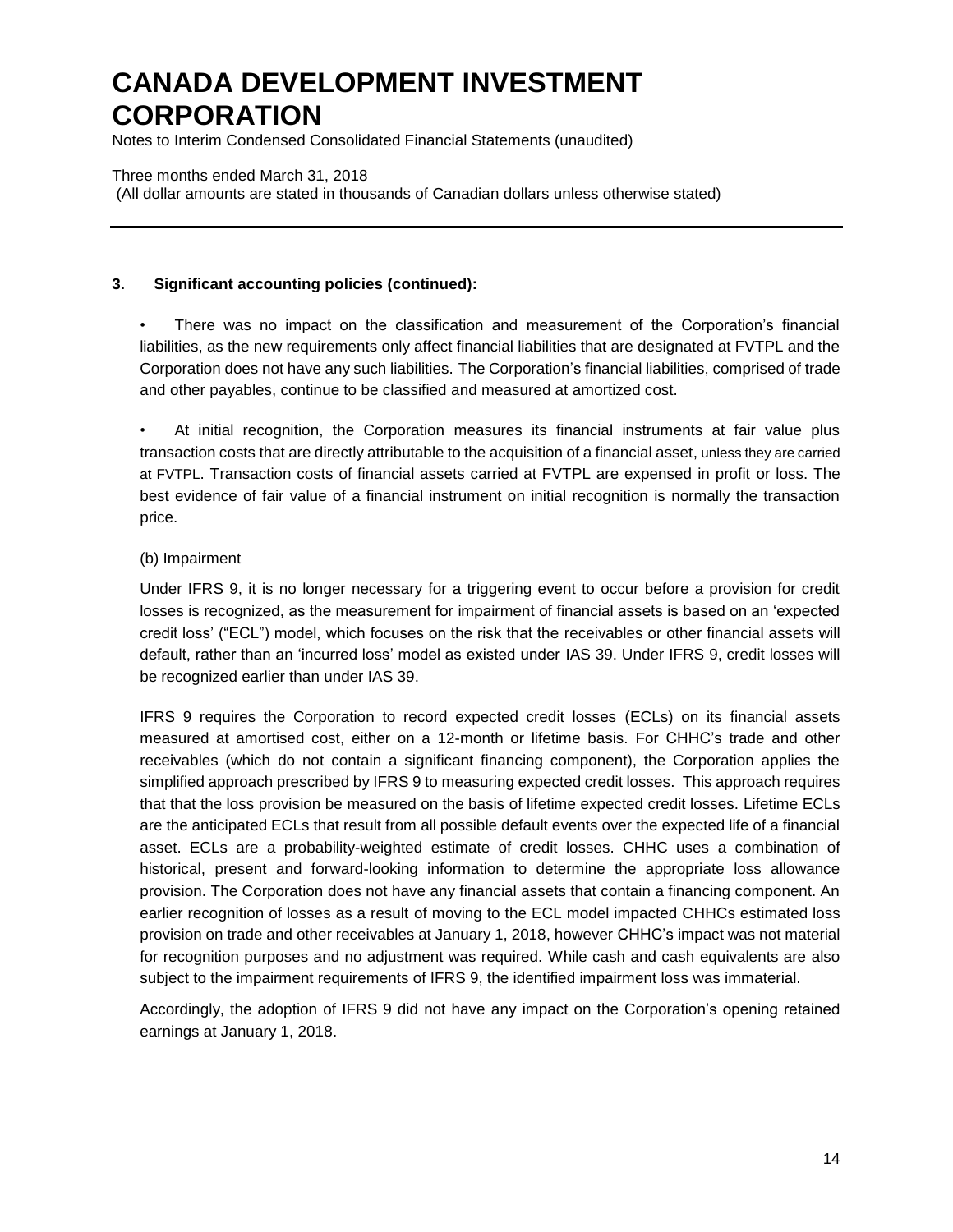Notes to Interim Condensed Consolidated Financial Statements (unaudited)

#### Three months ended March 31, 2018

(All dollar amounts are stated in thousands of Canadian dollars unless otherwise stated)

## **3. Significant accounting policies (continued):**

#### (c) Estimates and judgments

CHHC uses considerable judgment in determining the ECL estimate which incorporates current estimates and forward-looking information.

#### (d) Transition

The following table presents the original measurement categories and carrying values in accordance with the previous IAS 39 and the new measurement categories under IFRS 9 for the Corporation's financial assets and financial liabilities at January 1, 2018:

|                                                              |                                                      |                                                            | Impact of IFRS 9                                         |          |                                                                                 |  |  |
|--------------------------------------------------------------|------------------------------------------------------|------------------------------------------------------------|----------------------------------------------------------|----------|---------------------------------------------------------------------------------|--|--|
|                                                              | Original<br>classification<br>under<br><b>IAS 39</b> | <b>New</b><br>classification<br>under<br>IFRS <sub>9</sub> | Original<br>carrying<br>amount<br>under<br><b>IAS 39</b> | fication | <b>New</b><br>carrying<br>amount<br>Reclassi-Remeas-<br>under<br>urement IFRS 9 |  |  |
| <b>Financial assets:</b>                                     |                                                      |                                                            |                                                          |          |                                                                                 |  |  |
| Cash and cash<br>equivalents                                 | Loans and<br>receivables                             | Amortized<br>cost                                          | 176,357                                                  |          | 176,357                                                                         |  |  |
| Short-term investments                                       | Loans and<br>receivables                             | Amortized<br>cost                                          | 30,169                                                   |          | 30,169                                                                          |  |  |
| Trade and other<br>receivables                               | Loans and<br>receivables                             | Amortized<br>cost                                          | 22,246                                                   |          | 22,246                                                                          |  |  |
| Cash held in escrow                                          | Held-to-<br>maturity                                 | Amortized<br>cost                                          | 14,227                                                   |          | 14,227                                                                          |  |  |
| Cash and cash<br>equivalents held for<br>future obligations  | <b>FVTPL</b>                                         | Amortized<br>cost                                          | 139,875                                                  |          | 139,875                                                                         |  |  |
| <b>Financial liabilities:</b><br>Trade and other<br>payables | Loans and<br>receivables                             | Amortized<br>cost                                          | 16,176                                                   |          | 16,176                                                                          |  |  |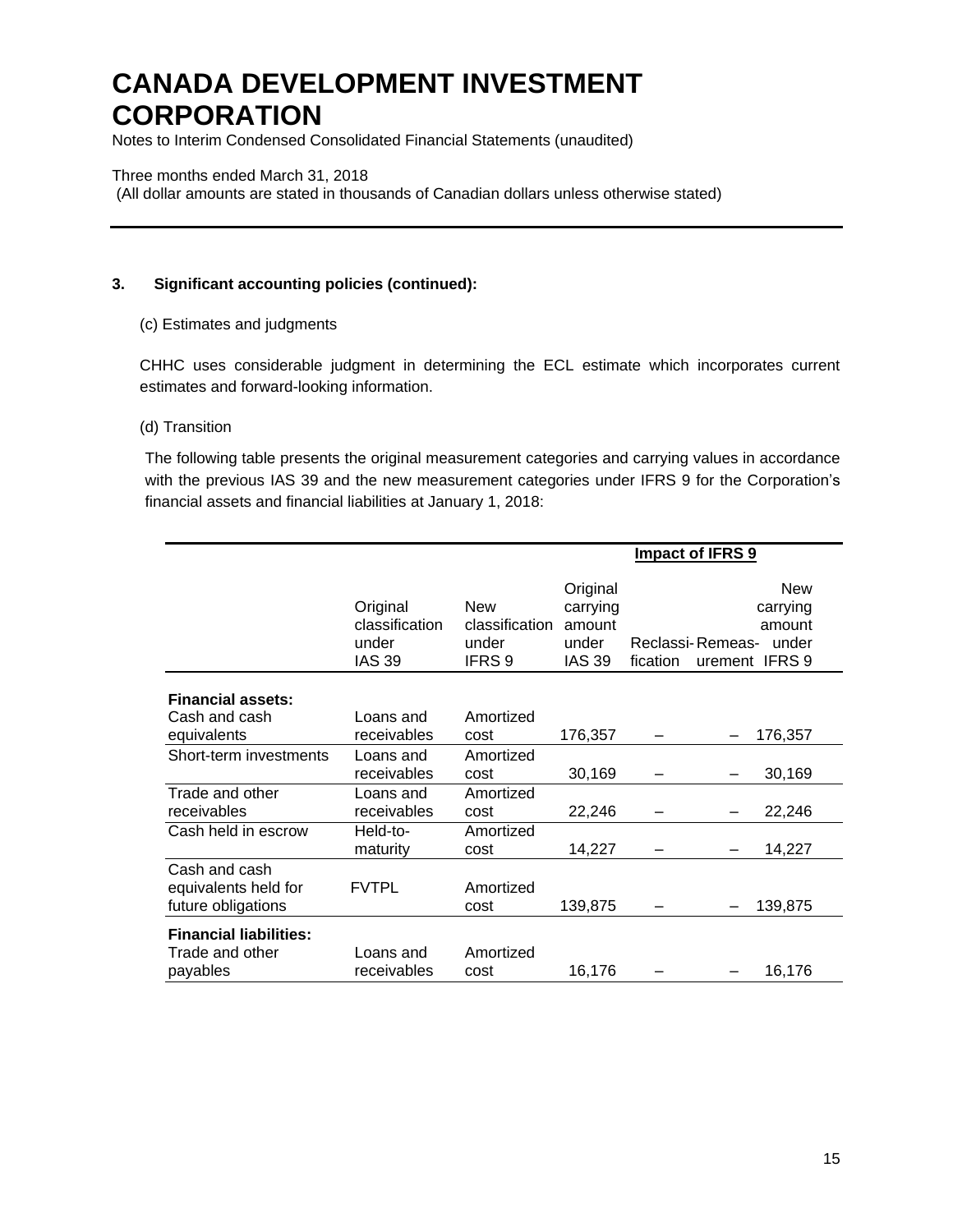Notes to Interim Condensed Consolidated Financial Statements (unaudited)

Three months ended March 31, 2018 (All dollar amounts are stated in thousands of Canadian dollars unless otherwise stated)

## **3. Significant accounting policies (continued):**

### **IFRS 15, Revenue from Contracts with Customers ("IFRS 15")**

IFRS 15 replaced IAS 18, *Revenue*, IAS 11, *Construction Contracts*, and related interpretations. IFRS 15 provides clarification on how and when an entity will recognize revenue and contains a single, principles-based, five-step model to be applied to all contracts with customers.

The Corporation has adopted IFRS 15 using the modified retrospective approach. Under this method, comparative figures are not restated and the cumulative effect of initially applying the standard, if any, is recognized in the opening retained earnings of fiscal 2018.

The Corporation reviewed its sources of revenue and contracts with customers using the five-step model and other guidance found in IFRS 15 and determined that the adoption of IFRS 15 had no impact on its consolidated financial statements, other than additional disclosures as set out below and in note 8. There were no changes to the recognition and measurement of the Corporation's revenue from contracts with customers compared to existing practice.

Nature of contracts with customers:

CHHC generates revenue from the sale of crude oil to customers in the ordinary course of its activities. CHHC uses a marketing agent to obtain its crude oil sales contracts and participates in a marketing group whereby the participants combine their crude oil to facilitate sales of full cargo shipments of crude oil to customers. CHHC's contracts with customers are short-term in nature, whereby typically one contract represents one cargo sale.

Payment terms vary by contract but are typically 30 calendar days following the cargo's bill of lading date. The customer's payment is made to the marketing agent. Two business days thereafter, the marketing agent pays to CHHC its share of the consideration from the cargo sale, less a marketing fee, in accordance with the terms of the marketing agreement.

#### Revenue recognition

Revenue is measured at the transaction price, which is the amount of consideration specified in a contract with a customer and includes a component of variable consideration. The variable consideration reflects sales prices which are based on benchmark crude oil prices at future dates, and thus the transaction price is not known at the time the contract is signed.

Revenue is recognized when control of the crude oil is transferred to a customer, which is generally when title passes from CHHC to the customer, at the amount to which the entity expects to be entitled. The Company satisfies its performance obligations in contracts with customers upon delivery of crude oil, which occurs at a point in time. The crude oil may be considered delivered upon loading to a vessel or alternatively upon reaching the customer's destination point, depending on the delivery terms. The delivery terms and title transfer location are stated in each contract.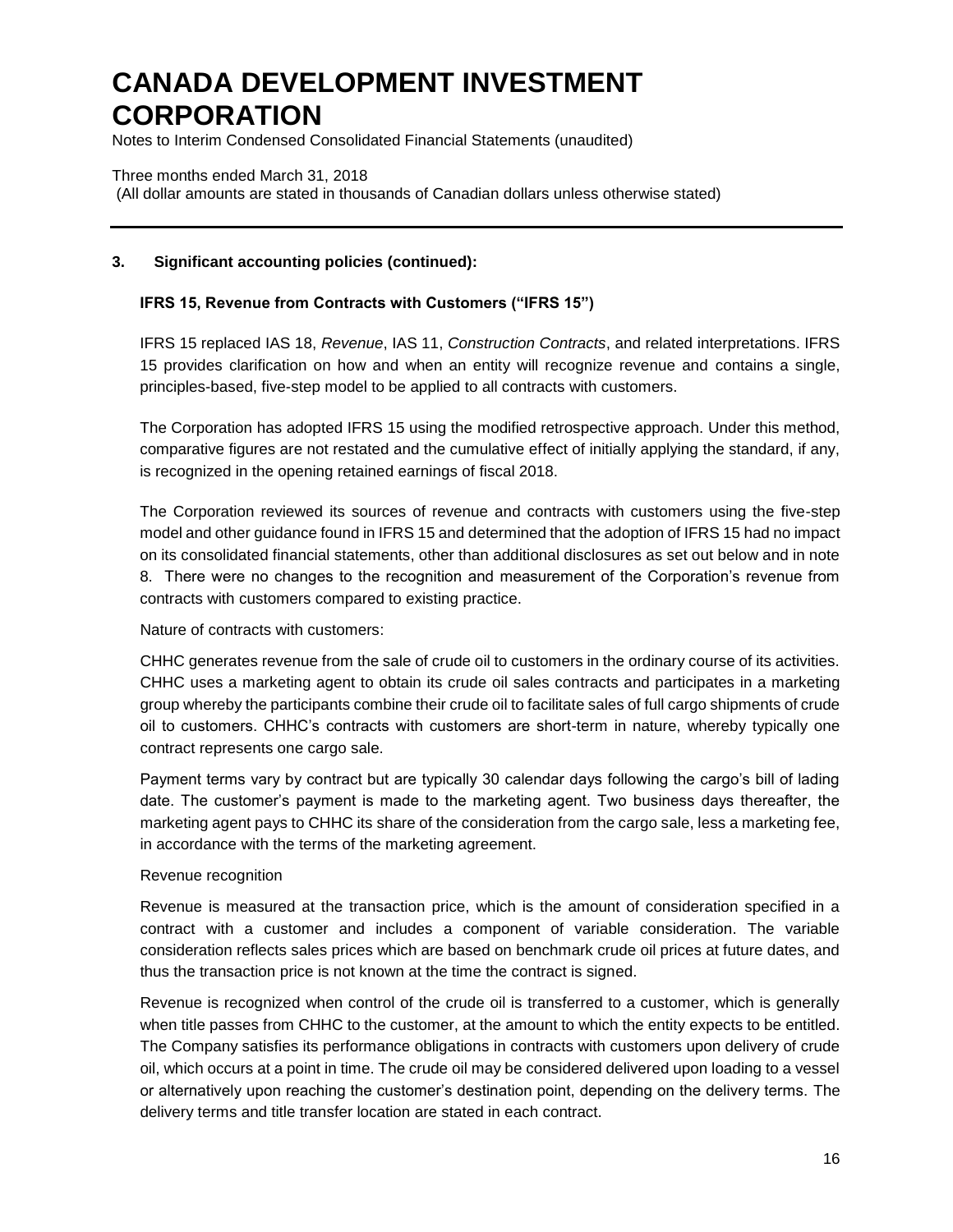Notes to Interim Condensed Consolidated Financial Statements (unaudited)

### Three months ended March 31, 2018

(All dollar amounts are stated in thousands of Canadian dollars unless otherwise stated)

### **3. Significant accounting policies (continued):**

CHHC pays the marketing agent a fixed price marketing fee per barrel of crude oil sold. CHHC applies a practical expedient to expense these costs to obtain a contract when incurred, when the amortization period would have been one year or less.

Estimates and judgments

CHHC uses judgment in determining its performance obligations in its contracts with customers and the level of disaggregation of revenue for disclosure purposes.

## **IFRIC 22,** *Foreign Currency Transactions and Advance Consideration* **("IFRIC 22")**

IFRIC 22 clarifies the date of the transaction for the purpose of determining the exchange rate to use on initial recognition of the related asset, expense or income, when an entity has received or paid advance consideration in a foreign currency. The application of the interpretation had no impact on the Corporation's consolidated financial statements.

### **4. Recent accounting pronouncements issued but not yet effective:**

A number of new accounting standards and amendments to existing standards are not yet effective for the period ended March 31, 2018 and have not been applied in preparing these interim condensed consolidated financial statements. Those which may be relevant to the Corporation are set out below. The Corporation does not intend to early adopt any of the following standards.

## IFRS 16, *Leases* ("IFRS 16")

In January 2016, the IASB issued IFRS 16. IFRS 16 eliminates the current dual model for lessees, which distinguishes between on-balance sheet finance leases and off-balance sheet operating leases. Instead, there is a single, on-balance sheet accounting model that is similar to current finance lease accounting. Certain short-term leases (less than 12 months) and leases of low-value assets are exempt from the requirements, and may continue to be treated as operating leases. IFRS 16 is effective for annual periods beginning on or after January 1, 2019, with early adoption permitted if IFRS 15 has also been adopted.

The Corporation has commenced its initial assessment of the impact of the new standard, including a review of its operating leases and other contracts. However, the extent of the impact of adoption of this standard on the Corporation's consolidated financial statements has not yet been determined. The impact will depend on factors as they exist at the adoption date such as the composition of the Corporation's leases, future economic conditions (such as borrowing rates) and the extent to which the Corporation chooses to use practical expedients and recognition exemptions.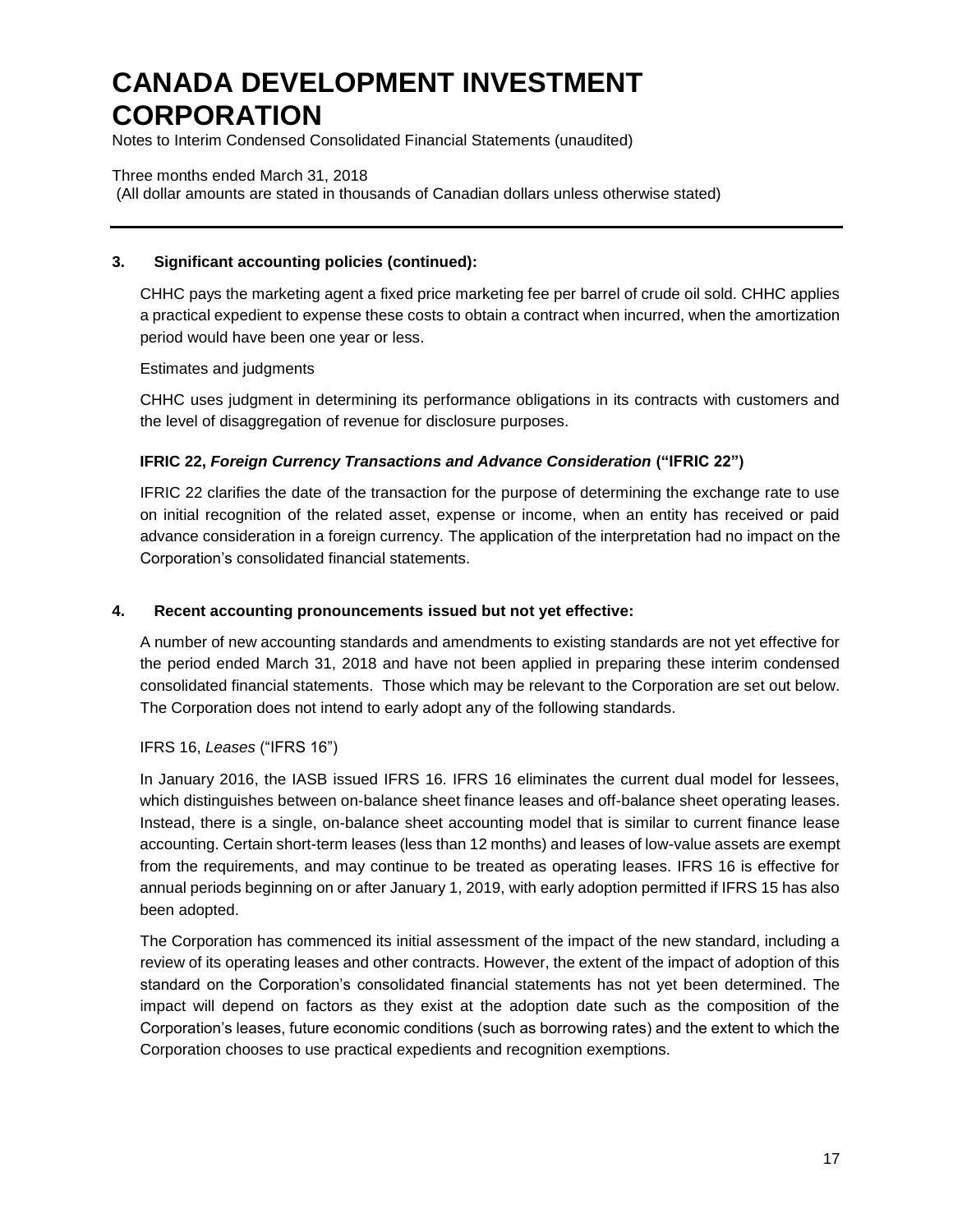Notes to Interim Condensed Consolidated Financial Statements (unaudited)

#### Three months ended March 31, 2018

(All dollar amounts are stated in thousands of Canadian dollars unless otherwise stated)

#### **4. Recent accounting pronouncements issued but not yet effective (continued):**

IFRIC 23*, Uncertainty Over Income Tax Treatments* ("IFRIC 23")

IFRIC 23 was issued in June 2017 and clarifies application of the recognition and measurement requirements in IAS 12 *Income Taxes* when there is uncertainty over income tax treatments that have yet to be accepted by tax authorities. The interpretation is effective for annual periods beginning on or after January 1, 2019. CDEV has not yet determined what, if any, impact the application of the interpretation will have on its consolidated financial statements.

#### **5. Property and equipment:**

|                                        | Oil development       |
|----------------------------------------|-----------------------|
|                                        | assets and            |
|                                        | production facilities |
|                                        |                       |
| Cost                                   |                       |
| Balance at December 31, 2017           | \$<br>512,664         |
| Additions for the period               | 5,443                 |
| Decommissioning adjustments            | 1,258                 |
| Balance at March 31, 2018              | \$<br>519,365         |
| Accumulated depletion and depreciation |                       |
| Balance at December 31, 2017           | \$<br>315,109         |
| Depletion and depreciation             | 11,906                |
| Balance at March 31, 2018              | \$<br>327,015         |
| <b>Carrying amounts:</b>               |                       |
|                                        |                       |
| At December 31, 2017                   | 197,555<br>\$         |
| At March 31, 2018                      | 192,350               |

At March 31, 2018, costs subject to the calculations of depletion and depreciation included future development costs of \$485,336 (\$491,000 - December 31, 2017).

At March 31, 2018 an assessment of indicators of impairment was conducted for CHHC's cash generating unit. No indicators were noted and accordingly an impairment test was not required.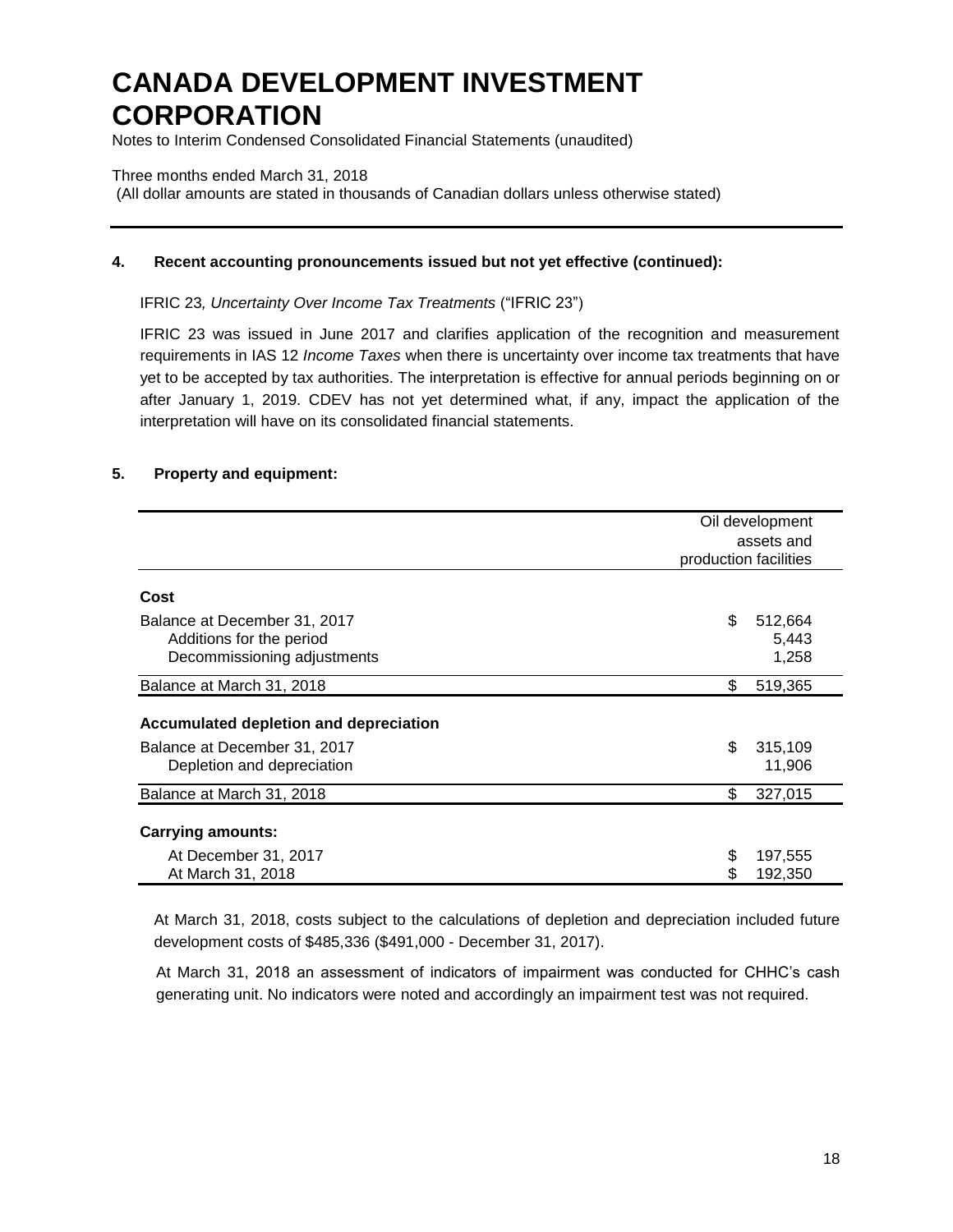Notes to Interim Condensed Consolidated Financial Statements (unaudited)

### Three months ended March 31, 2018

(All dollar amounts are stated in thousands of Canadian dollars unless otherwise stated)

#### **6. Provisions:**

Changes to provisions for decommissioning obligations and site restoration were as follows:

|                                                       | Decommissioning<br>obligations |         |    | Site<br>restoration |
|-------------------------------------------------------|--------------------------------|---------|----|---------------------|
| Balance at December 31, 2017<br>Additional provisions | \$                             | 133,398 | \$ | 12,080              |
| Changes in estimates                                  |                                | 261     |    | (556)               |
| Obligations settled                                   |                                | (912)   |    | (621)               |
| Changes in discount rate                              |                                | 997     |    | (58)                |
| Unwind of discount                                    |                                | 710     |    | 39                  |
| Balance at March 31, 2018                             | \$.                            | 134.454 | \$ | 10,884              |
|                                                       |                                |         |    |                     |
| Current                                               |                                | 3,708   |    | 2,722               |
| Non-current                                           |                                | 130,746 |    | 8,162               |
| Provisions                                            | \$                             | 134.454 | \$ | 10,884              |

## a) Provision for decommissioning obligations of CHHC:

The provision for decommissioning obligations is based on CHHC's net ownership interest in wells and facilities and management's estimate of costs to abandon and reclaim those wells and facilities as well as an estimate of the future timing of the costs to be incurred. CHHC estimates the total future undiscounted liability to be \$267,993 at March 31, 2018 (\$268,401 - December 31, 2017). Estimates of decommissioning obligation costs can change significantly based on factors such as operating experience and changes in legislation and regulations.

These obligations will be settled based on the expected timing of abandonment, which currently extends up to the year 2056 and is based upon the useful lives of the underlying assets. The provision was calculated at March 31, 2018 using an inflation rate of 2.00% (2.00% - December 31, 2017) and was discounted using an average risk-free rate of 2.15% (2.16% - December 31, 2017).

## b) Provision for site restoration of CEI:

Under the terms of the purchase and sale agreement in 1988 between CEI and Cameco, CEI is responsible for obligations relating to the sale of assets to Cameco. Provision for site restoration as at the date of the interim condensed consolidated statement of financial position is related to the decommissioning of a former mine site. Cameco is responsible for the monitoring and management of this site. CEI accrues for these costs based on estimates provided by Cameco. These estimates are based on variables and assumptions which are subject to uncertainty including the time to completion and the costs over this period. The future estimate of costs for site restoration has been discounted at a rate of 1.88% (December 31, 2017 – 1.73%) and an inflation rate of 2.0% was used to calculate the provision at March 31, 2018 (December 31, 2017 – 2.0%).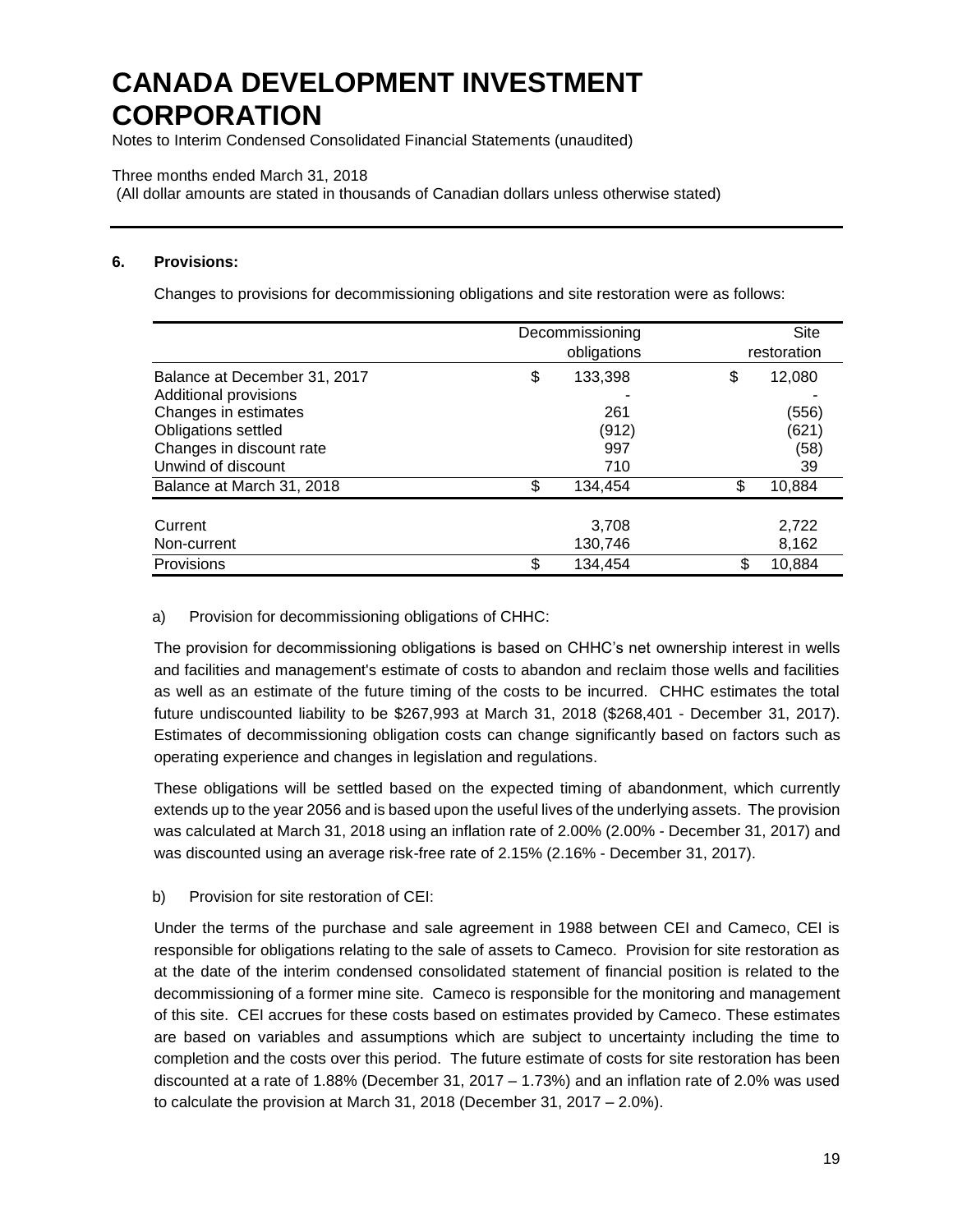Notes to Interim Condensed Consolidated Financial Statements (unaudited)

#### Three months ended March 31, 2018

(All dollar amounts are stated in thousands of Canadian dollars unless otherwise stated)

## **7. Supplemental cash flow disclosure:**

Changes in non-cash working capital balances for the periods ended March 31 include the following:

|                                                                                                                                  | 2018                                       |     | 2017                                    |
|----------------------------------------------------------------------------------------------------------------------------------|--------------------------------------------|-----|-----------------------------------------|
| Change in trade and other receivables<br>Change in inventory<br>Change in prepaid expenses<br>Change in trade and other payables | \$<br>3.501<br>1.100<br>(1,247)<br>(5,028) | S   | (5, 157)<br>1.949<br>(1,224)<br>(1,748) |
| Change in non-cash working capital items                                                                                         | \$<br>(1,674)                              | \$  | (6,180)                                 |
| Relating to:<br>Operating activities<br>Investing activities                                                                     | \$<br>232<br>(1,906)                       | \$  | (5, 713)<br>(467)                       |
| Change in non-cash working capital items                                                                                         | \$<br>(1,674)                              | \$. | (6,180)                                 |

Property and equipment expenditures comprise the following:

|                                                                                           | 2018                | 2017              |
|-------------------------------------------------------------------------------------------|---------------------|-------------------|
| Property and equipment additions (note 5)<br>Change in non-cash investing working capital | (5, 443)<br>(1,906) | (10,568)<br>(467) |
| Cash used for property and equipment expenditures                                         | (7,349)             | (11.035)          |

#### **8. Net crude oil revenue and production and operating expenses:**

### a) Net crude oil revenue for the periods ended March 31 is comprised as follows:

|                                                                                                  |   | Three months ended<br>March 31           |    |                                         |  |
|--------------------------------------------------------------------------------------------------|---|------------------------------------------|----|-----------------------------------------|--|
|                                                                                                  |   | 2018                                     |    | 2017                                    |  |
| Gross crude oil revenue<br>Less: marketing fees<br>Less: royalties<br>Less: net profits interest | S | 80,820<br>(169)<br>(21, 127)<br>(6, 147) | \$ | 77,470<br>(143)<br>(17, 487)<br>(4,902) |  |
| Net crude oil revenue                                                                            | œ | 53,377                                   |    | 54,938                                  |  |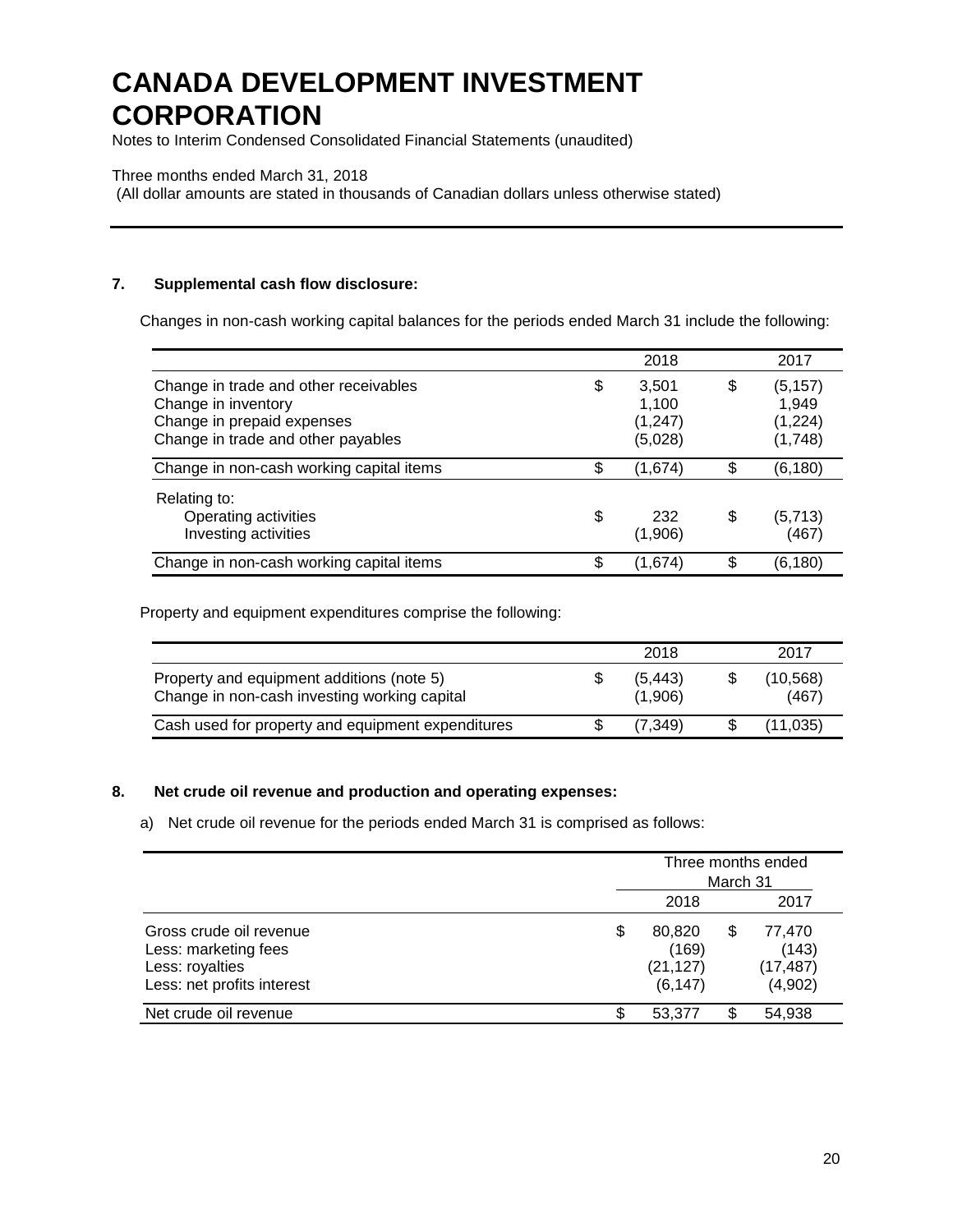Notes to Interim Condensed Consolidated Financial Statements (unaudited)

#### Three months ended March 31, 2018

(All dollar amounts are stated in thousands of Canadian dollars unless otherwise stated)

## **8. Net crude oil revenue and production and operating expenses (continued):**

The following table illustrates the disaggregation of gross crude oil revenue by primary geographical market:

|                                          | Three months ended<br>March 31  |    |                            |
|------------------------------------------|---------------------------------|----|----------------------------|
|                                          | 2018                            |    | 2017                       |
| Canada<br>Europe<br><b>United States</b> | \$<br>36,432<br>34,783<br>9,605 | \$ | 32,607<br>18,067<br>26,796 |
|                                          | 80,820                          |    | 77,470                     |

b) Production and operating expenses for the periods ended March 31 are comprised as follows:

|                                                          | Three months ended<br>March 31 |       |   |       |  |
|----------------------------------------------------------|--------------------------------|-------|---|-------|--|
|                                                          |                                | 2018  |   | 2017  |  |
| Hibernia joint account production and operating          | \$                             | 5.618 | S | 5,066 |  |
| Crude oil transportation                                 |                                | 1.716 |   | 1,205 |  |
| Facility use fees net of incidental net profits interest |                                | (678) |   | (893) |  |
| Total production and operating expense                   |                                | 6.656 |   | 5.378 |  |

#### **9. Commitments:**

CDEV's commitments at March 31, 2018 are summarized in the table below and include crude oil transportation and transshipment commitments, CHHC's share of Hibernia Project contract commitments (well and related services including helicopters and support vessels) and operating leases for CDEV and CHHC's office premises and its share of HMDC's office premises.

|                                            |   | 2018  | 2019-2022 |        | Thereafter |        | Total |        |
|--------------------------------------------|---|-------|-----------|--------|------------|--------|-------|--------|
|                                            |   |       |           |        |            |        |       |        |
| Crude oil transportation and transshipment |   |       |           |        |            |        |       |        |
| services                                   | S | 4.237 |           | 17.592 | S          | 28,606 | S     | 50.435 |
| Hibernia Project contracts                 |   | 4.275 |           | 22,873 |            |        |       | 27,148 |
| Office premises                            |   | 511   |           | 594    |            |        |       | 1,105  |
| <b>Total Commitments</b>                   |   | 9.023 |           | 41.059 | S          | 28.606 |       | 78,688 |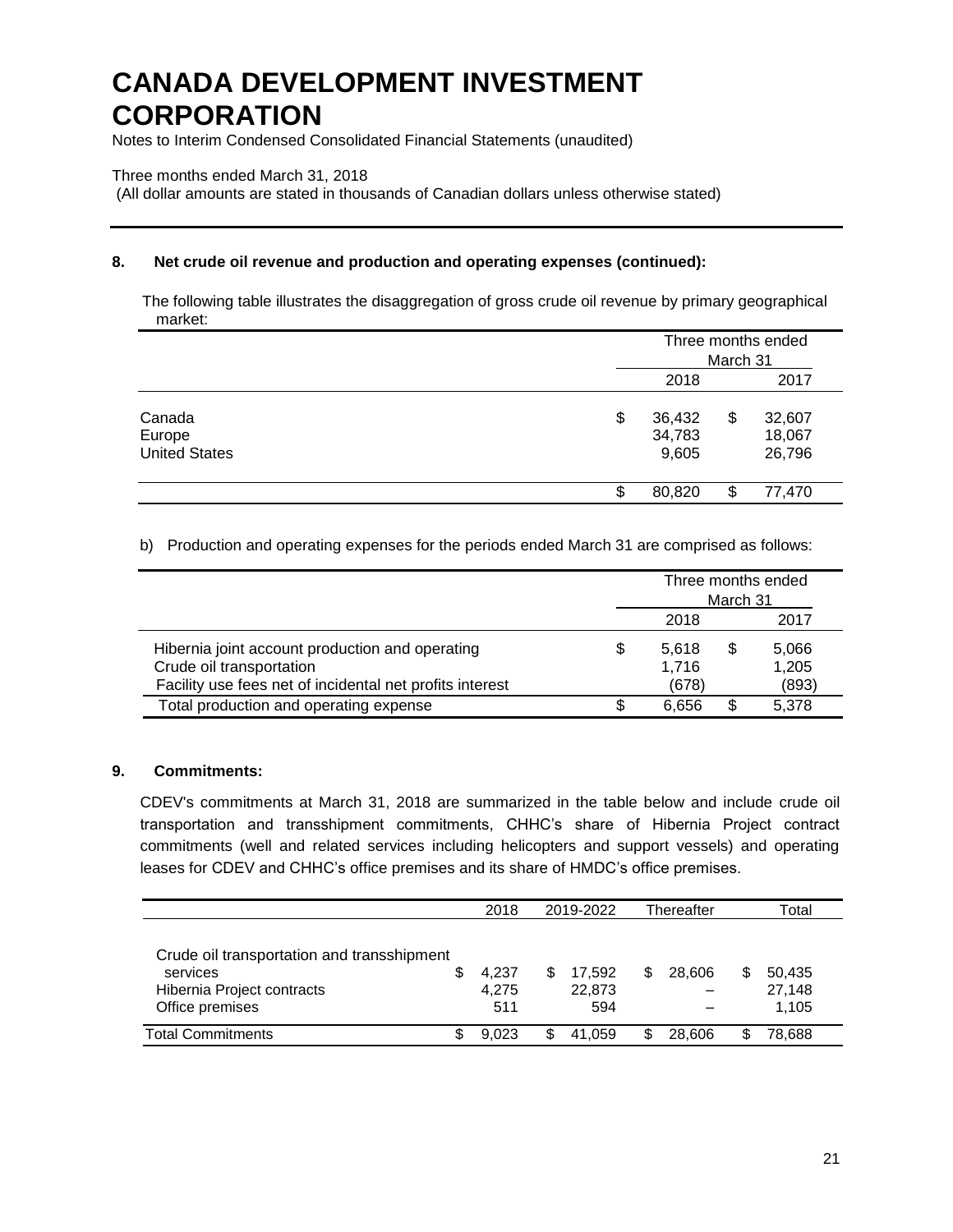Notes to Interim Condensed Consolidated Financial Statements (unaudited)

#### Three months ended March 31, 2018

(All dollar amounts are stated in thousands of Canadian dollars unless otherwise stated)

## **10. Contingencies:**

The Corporation or its subsidiaries, in the normal course of its operations, may become subject to a variety of legal and other claims against the Corporation. Where it is probable that a past event will require an outflow of resources to settle the obligation and a reliable estimate can be made, management accrues its best estimate of the costs to satisfy such claims.

CEI is co-defendant with the Province of Ontario, the Attorney General of Canada, the Canadian Nuclear Safety Commission and BOC Canada Limited in a proposed class action lawsuit brought by certain residents of the municipality formerly known as Deloro in the County of Hastings, Ontario. The lawsuit is based on the alleged contamination of certain properties. CEI has filed a notice of intent to defend. While no liability is admitted, the financial impact on the Corporation, if defence against the action is unsuccessful, is currently not determinable.

In March 2015, CDEV received notice of a lawsuit filed in 2014 in the Republic of Panama against Multidata Systems International Inc., Nordion Inc., and CDEV. The lawsuit alleges that the defendants are liable for injuries to the plaintiffs as a result of overexposure to radiation from equipment during treatments received at a clinic in Panama. Management believes that it is not probable there will be an outflow of resources in relation to this lawsuit and thus no accrual has been recorded on the consolidated financial statements as at March 31, 2018.

## **11. Risks to the Corporation:**

## Overview:

The nature of CDEV's consolidated operations expose the Corporation to risks arising from its financial instruments that may have a material effect on cash flows, profit and comprehensive income (loss). The condensed consolidated interim financial statements do not include all financial risk management information and disclosures required in the annual financial statements; they should be read in conjunction with the Corporation's annual financial statements as at December 31, 2017. There have been no changes in the Corporation's financial risk management objectives, policies and processes for measuring and managing these risks since year end.

CDEV is exposed to financial risks including market risk relating to commodity prices, foreign exchange rates and interest rates, as well as credit risk and liquidity risk. A description of the nature and extent of risks arising from the Corporation's financial assets and liabilities can be found in the notes to the annual consolidated financial statements for the year ended December 31, 2017.